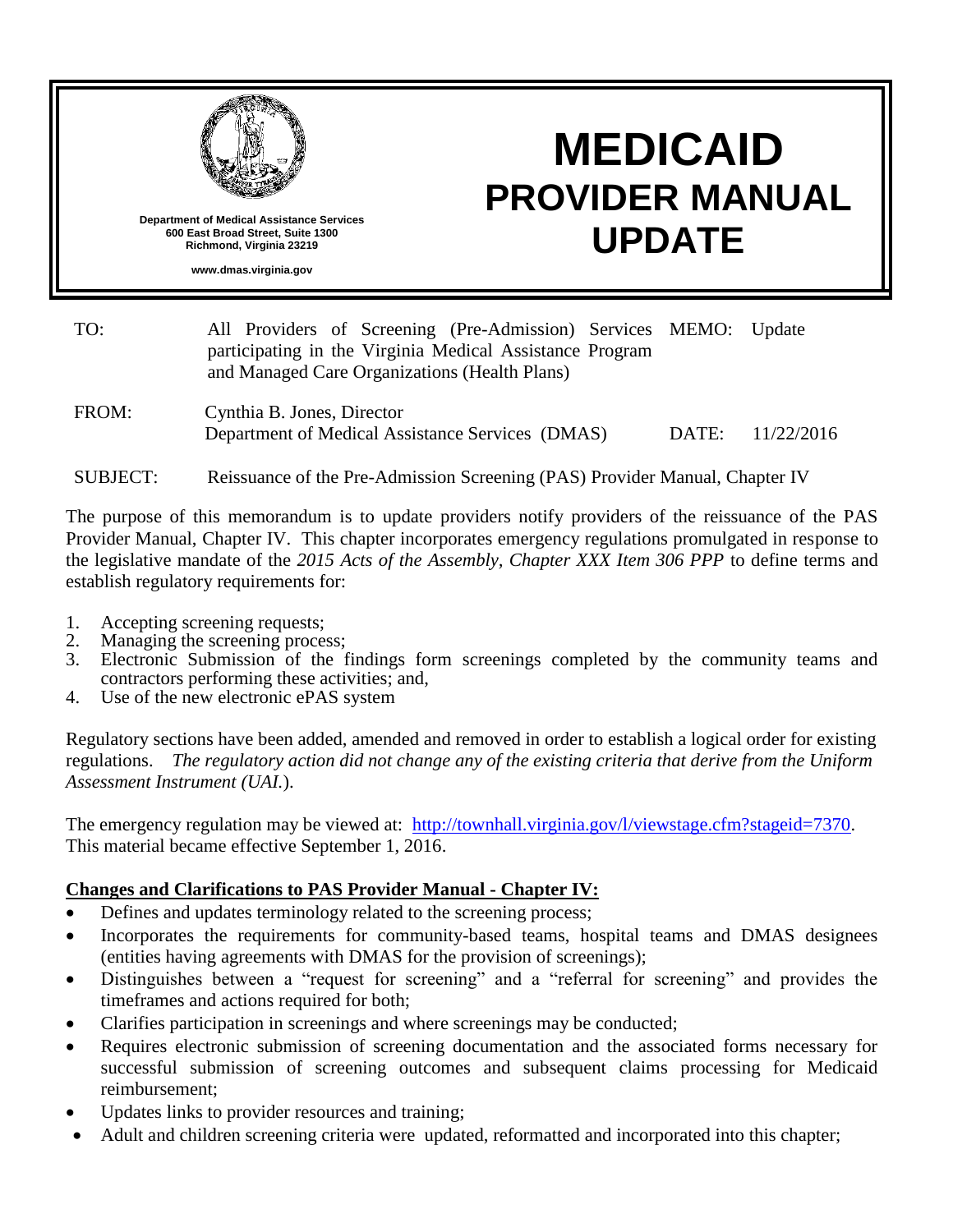• The approval and denial sample letters (formerly Appendix E. of this manual) have been revised and are located for screener access on the Medicaid Web Portal.

## **The following memos and transmittals have been incorporated into the PAS Manual:**

- January 6, 2016: Revisions of the PAS Provider Manual<br>January 9, 2015: Automation of the Pre-Admission Screen
- January 9, 2015: Automation of the Pre-Admission Screening (PAS) Process
- 
- April 17, 2015: ePAS Process<br>March 16, 2015: Re-Issuance of March 16, 2015: Re-Issuance of PAS Provider Manual, Chapter IV and Appendix B January 9, 2015: Automation of the PAS Process
- Automation of the PAS Process
- October 25, 2013: PAS Guidance<br>October 3, 2012: Development o
- Development of Special Criteria for the Purposes of PAS

# **Children's SCREENING Criteria**

The screening criteria for assessing a child's eligibility for Medicaid reimbursement of LTSS consist of two components:

- 1. **Functional capacity**: evaluates the child's capacity to perform age appropriate ADLs.
- 2. **Medical or nursing needs:** determines if the child meets the medical criteria for NF level of care and/or admission.

**To authorize HCBS, the Screening team must also document that the child is at risk for NF placement within 30 days in the absence of HCBS.** Prior to a NF placement or admission, the Screening team must also ensure that provision of services in a HCBS setting is considered before a NF placement is sought. The authorization for Medicaid-funded LTSS may be rescinded at any point in time by the LTSS provider if the child is determined to no longer meet the Medicaid required criteria. Children are considered a household of one for the purposes of HCBS Waiver financial determinations. Children may be appropriate for all HCBS Waiver programs, with the exception of the AAL Waiver. Children may be screened for the EDCD or Tech Waivers while they are on the waiting list for the Building Independence Waiver (BI); Family & Individual Waiver (FI); Community Living Waiver (CL) However, the child must meet the criteria for the waivers, **which includes both the functional dependencies and medical or nursing needs.**

## **Functional Capacity**

Functional capacity is the degree of independence that a child as age appropriate or the child and caregiver as a unit perform ADLs, ambulation and instrumental ADLs. These can be measured and are commonly used as a basis for differentiating levels of long-term caregiving.

## **A child may meet the functional capacity requirements for NF care when one of the following applies:**

- 1. Rated dependent in two to four of the ADLs, *and* also rated semi-dependent *or* dependent in Behavior Pattern *and* Orientation, *and* also semi-dependent in Joint Motion *or* dependent in Medication Administration; *or*
- 2. Rated dependent in five to seven of the ADLs *and* also rated dependent in Mobility; *or*
- 3. Rated semi-dependent in two to seven of the ADLs *and* also rated dependent in Mobility *and* Behavior Pattern *and* Orientation.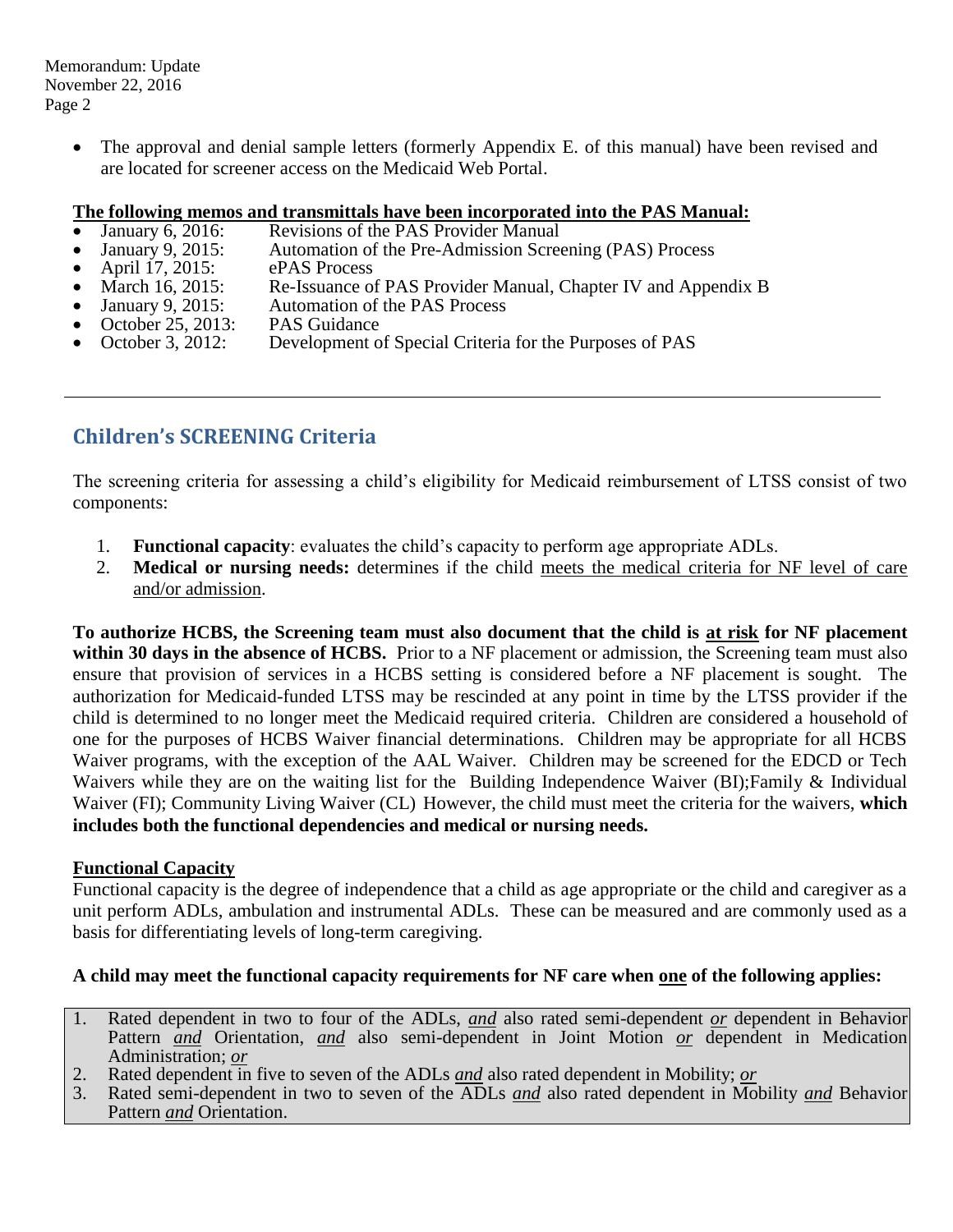The following abbreviations are used on the UAI:

| I: Independent<br>D: Dependent<br>d: Semi-dependent |
|-----------------------------------------------------|
|-----------------------------------------------------|

Activities of Daily Living (ADLs)

| <b>Bathing. Dressing. Toileting,</b><br><b>Transferring</b> | Rating                  |
|-------------------------------------------------------------|-------------------------|
| Without help                                                | I                       |
| Mechanical Help (MH) only                                   | $\overline{\mathrm{d}}$ |
| Human Help only (HH)                                        | D                       |
| MH & HH                                                     | D                       |
| Performed by others                                         | D                       |
| <b>Bowel Function</b>                                       |                         |
| Continent                                                   | I                       |
| Incontinent less than weekly                                | d                       |
| External/In-dwelling device/Ostomy                          | d                       |
| self-care                                                   |                         |
| Incontinent weekly or more                                  | D                       |
| Ostomy - not self-care                                      | D                       |
| <b>Bladder Function</b>                                     |                         |
| Continent                                                   | I                       |
| Incontinent less than weekly                                | d                       |
| External/In-dwelling device/ Ostomy                         | d                       |
| self-care                                                   |                         |
| Incontinent weekly or more                                  | D                       |
| External device - not self-care                             | D                       |
| Indwelling catheter - not self-care                         | D                       |
| Ostomy - not self-care                                      | D                       |
| <b>Eating/Feeding</b>                                       |                         |
| Without help                                                | I                       |
| Mechanical help (MH) only                                   | $\mathbf d$             |
| Human help only (HH)                                        | D                       |
| MH & HH                                                     | D                       |
| Spoon Fed                                                   | D                       |
| Syringe or Tube Fed                                         | D                       |
| Tube fed by IV or clysis                                    | D                       |

| <b>Joint Functioning</b>              |  |
|---------------------------------------|--|
| Within normal limits or instability   |  |
| corrected                             |  |
| Limited motion                        |  |
| Instability - uncorrected or immobile |  |
| <b>Mobility</b>                       |  |
| Does not need help                    |  |
| Mechanical help (MH) only             |  |
| Human help only (HH)                  |  |
| MH & HH                               |  |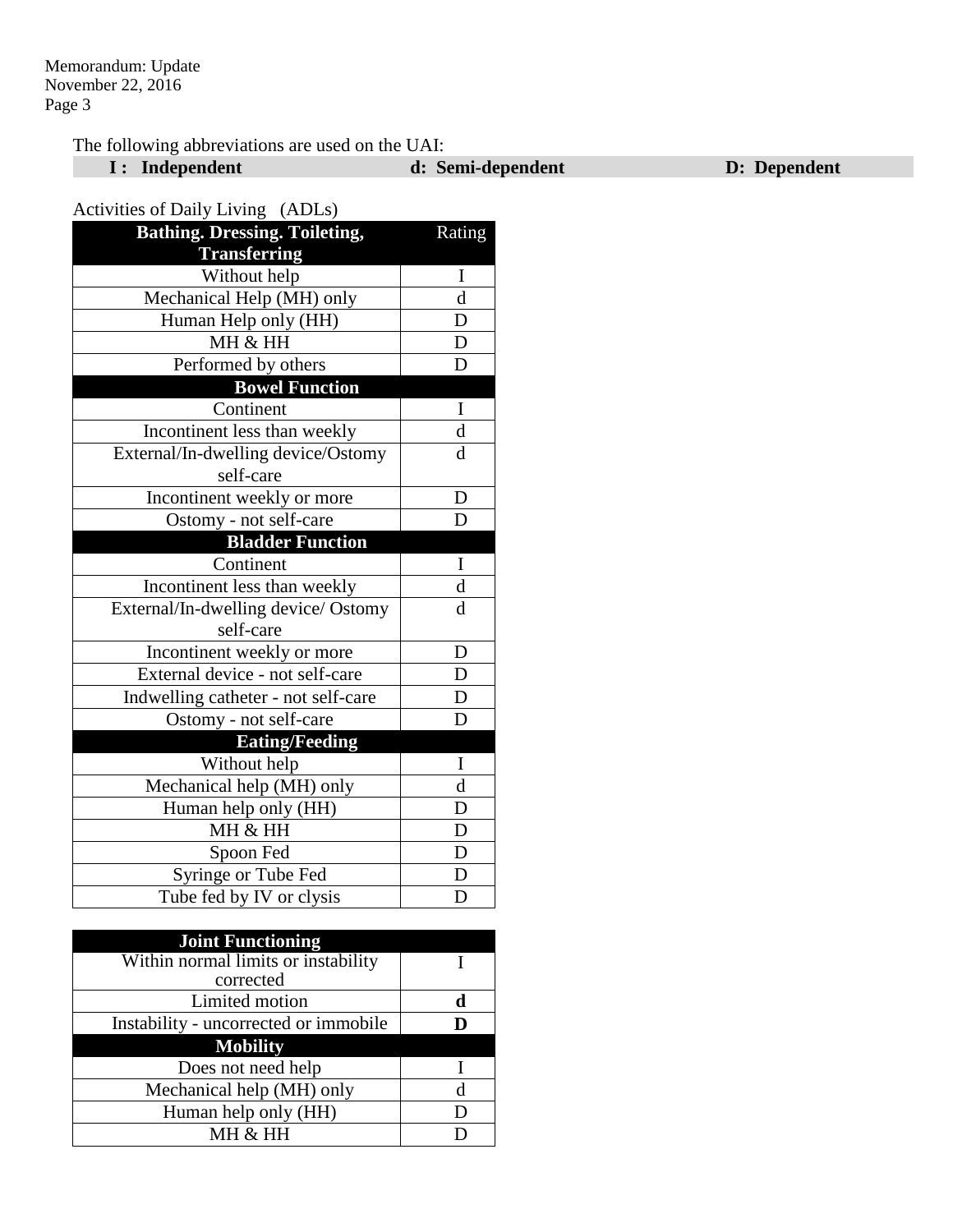| Confined - moves about                | D |
|---------------------------------------|---|
| Confined - does not move about        | D |
| <b>Medication Administration</b>      |   |
| Without assistance/no                 | I |
| medications                           |   |
| By lay persons                        | D |
| administered/monitored                |   |
| By licensed/professional nurse        | D |
| administered/monitored                |   |
| <b>Orientation</b>                    |   |
| Oriented                              |   |
| Disoriented - Some spheres,           | d |
| some of the time                      |   |
| Disoriented - Some spheres, all       | d |
| the time                              |   |
| Disoriented - All spheres, some       | D |
| of the time                           |   |
| Disoriented - All spheres, all of     | D |
| the time                              |   |
| Comatose                              | D |
| <b>Behavior</b>                       |   |
| Appropriate                           |   |
| Wandering/Passive-Less than           | d |
| Weekly                                |   |
| Wandering/Passive - Weekly or<br>More | d |
| Abusive/Aggressive/Disruptive -       | D |
| Less than Weekly                      |   |
| Abusive/Aggressive/Disruptive -       |   |
| Weekly or More                        |   |
| Comatose                              | D |

# **Medical or Nursing Needs**

A child with medical or nursing needs is a child whose health needs require medical or nursing supervision or care above the level which could be provided through assistance with ADLs, Medication Administration, and general supervision and is not primarily for the care and treatment of mental diseases (12VAC30-60-303.D.). Medical or nursing supervision or care beyond this level is required when any one of the following describes the child's need for medical or nursing supervision:

- 1. The child's medical condition requires observation and assessment to assure evaluation of the child's need for modification of treatment *or* additional medical procedures to prevent destabilization, *and* the child, as developmentally appropriate, has demonstrated an inability to self-observe *or* evaluate the need to contact skilled medical professionals; *or*
- 2. Due to the complexity created by the child's multiple, inter-related medical conditions, the potential for the child's medical instability is high or medical instability exists; *or*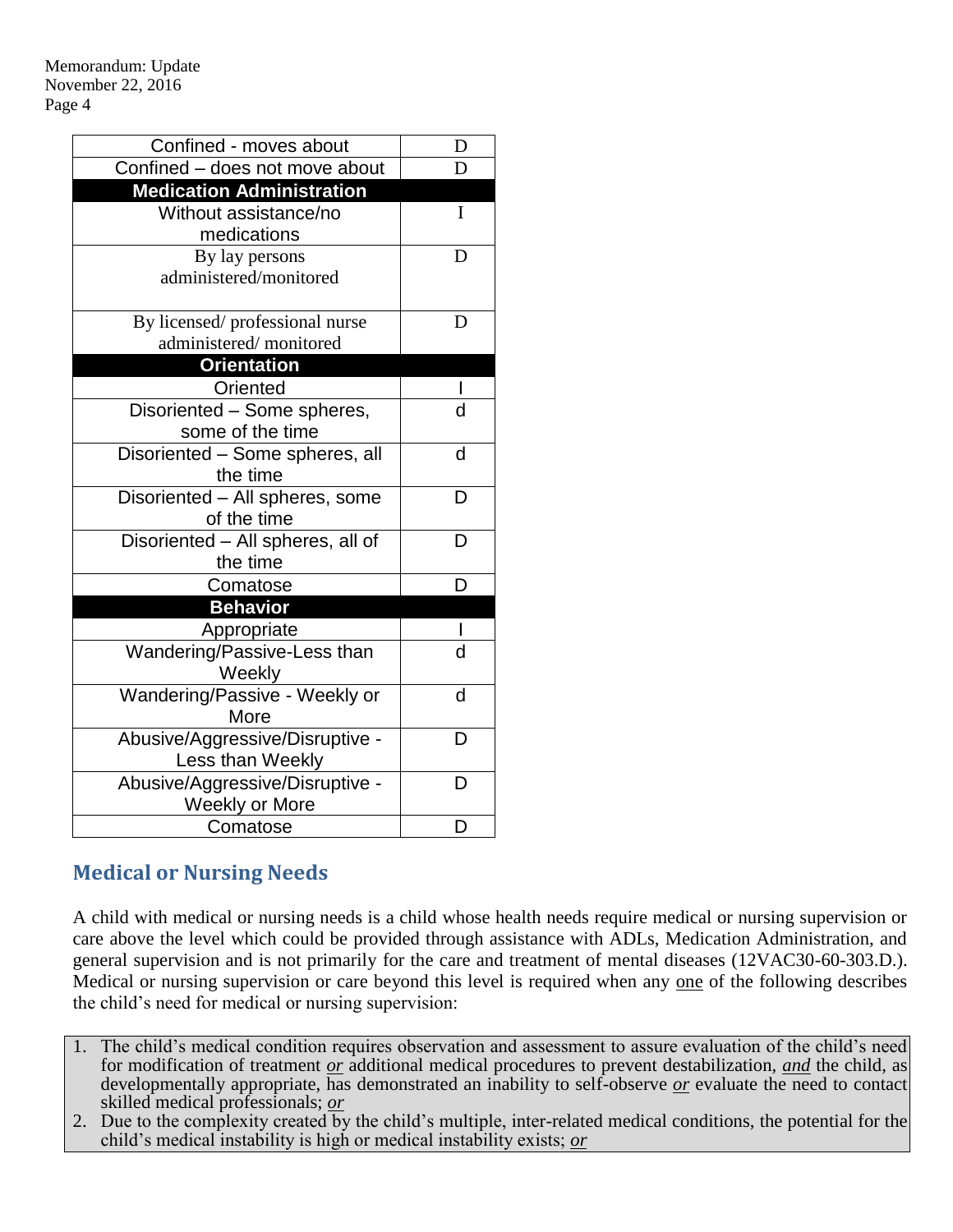3. The child requires *at least one ongoing* medical or nursing service. Ongoing means that the medical/nursing needs are continuing, not temporary, or where the individual is expected to undergo or develop changes with increasing severity in status. "Ongoing" refers to the need for daily direct care and/or supervision by a licensed nurse that cannot be managed on an outpatient basis. Specify the ongoing medical/nursing need in ePAS or other DMAS approved electronic record system. An individual who is receiving rehabilitation services and/or special medical procedure does not automatically have ongoing medical or nursing needs as there should be documentation to support the rehabilitation services and/or special medical procedures such as physician orders or progress notes.

The following is a non-exclusive list of medical *or* nursing services which may indicate a need for medical *or* nursing supervision or care:

- (a) Application of aseptic dressings;
- (b) Routine catheter care;
- (c) Respiratory therapy;
- (d) Supervision for adequate nutrition and hydration for children who show clinical evidence of malnourishment or dehydration or have a recent history of weight loss or inadequate hydration which, if not supervised, would be expected to result in malnourishment or dehydration;
- (e) Therapeutic exercise and positioning;
- (f) Routine care of colostomy or ileostomy or management of neurogenic bowel and bladder;
- (g) Use of physical (e.g., side rails, posey vests, locked units) or chemical restraints (e.g. overuse of sedatives), or both;
- (h) Routine skin care to prevent pressure ulcers for children who are immobile;
- (i) Care of small uncomplicated pressure ulcers and local skin rashes;
- (j) Management of those with sensory, metabolic, or circulatory impairment with demonstrated clinical evidence of medical instability;
- (k) Chemotherapy;
- (l) Radiation;
- (m) Dialysis;
- (n) Suctioning;
- (o) Tracheostomy care;
- (p) Infusion therapy;
- (q) Oxygen;

## Examples of Medical or Nursing Needs:

Drainage Tubes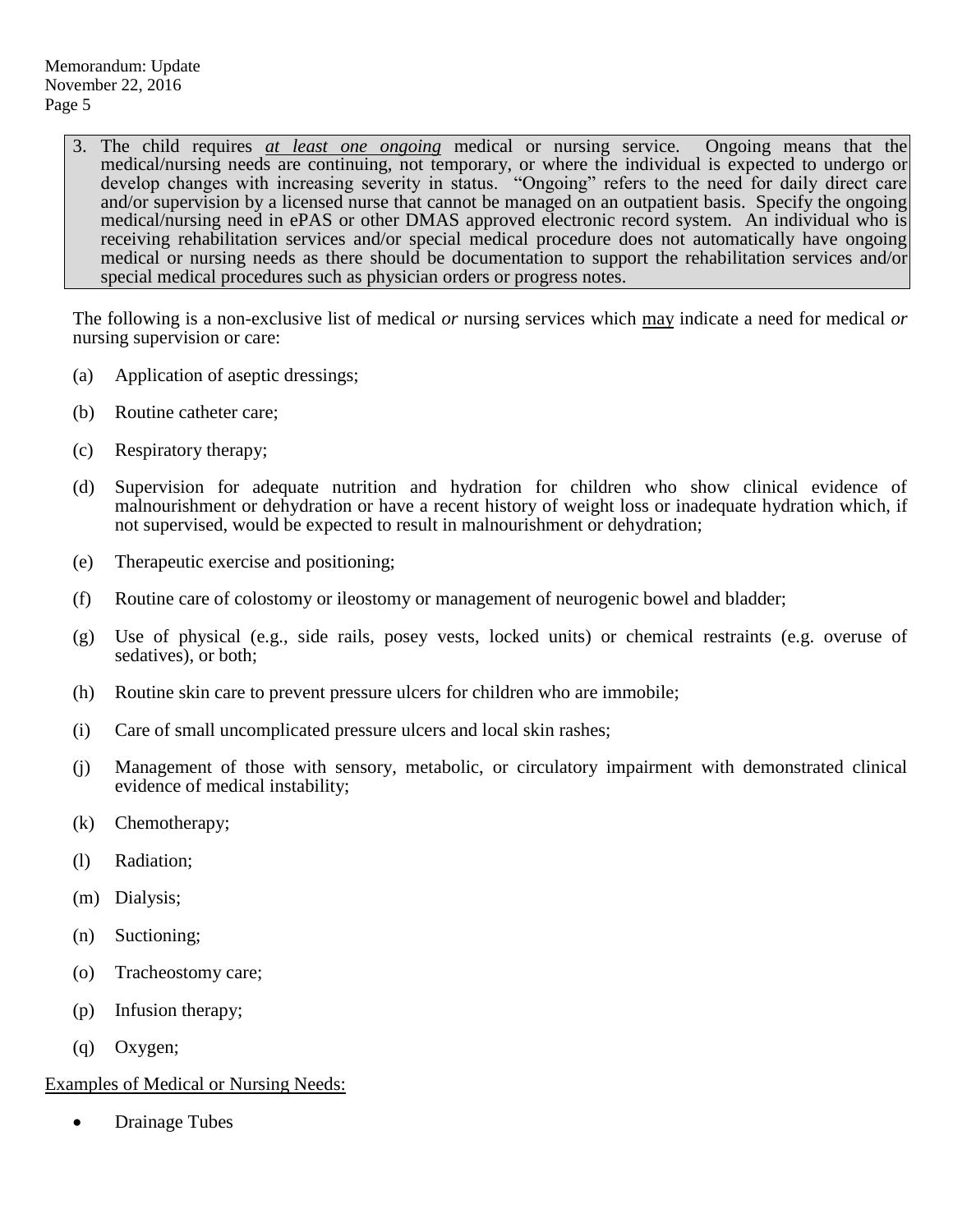Memorandum: Update November 22, 2016 Page 6

- End-Stage Disease
- Naso-gastric Tube Feeding
- Total Parenteral Nutrition
- Severe Daily Pain Management
- Transplant
- Uncontrolled Seizures
- Requires Use of Ventilator

## **Scoring Criteria for Children's Assessments**

Definitions are contained within the Virginia User's Manual: UAI – Uniform Assessment Instrument available at: [http://www.dss.virginia.gov/family/as/servtoadult.cgi.](http://www.dss.virginia.gov/family/as/servtoadult.cgi) **It is mandatory, when assessing children, to use the scoring criteria below that indicates the child's functional capacity and medical need.** When reviewing children for dependencies, Screening teams should code at the highest level accurately assessing their needs. Please note that age-appropriate certain scoring criteria involve the child and the caregiver as a unit. The concept of the child and the caregiver as a unit applies only to children.

## **Scoring Criteria for Bathing:**

Bathing entails getting in and out of the tub, preparing the bath (e.g., turning on the water), actually washing oneself, and towel drying. Some individuals may report various methods of bathing that constitute their usual pattern. For example, they may bathe themselves at a sink or basin five days a week, but take a tub bath two days of the week when an aide assists them. The questions refer to the method used **most or all of the time** to bathe the entire body.

Screening considerations for children, as age appropriate, include: safety concerns such as seizure activity; balance; head positioning; awareness of water depth, temperature, or surroundings (i.e.: location of faucet); and/or other characteristics that make bathing very difficult such as complex medical needs or equipment. If the child exhibits any of these, as age appropriate, score accordingly.

#### **Does Not Need Help (I): The child and caregiver as a unit, or the child, as age appropriate, gets in and out of the tub or shower, turns on the water, bathes entire body, or takes a full sponge bath at the sink.**

- o Children younger than 12 months are developmentally expected to be totally dependent on another person/ caregiver for bathing. If the child and caregiver as a unit can achieve this task and there are no other complex medical needs or equipment then they are independent.
- o Children age 1 to 4 are developmentally expected to physically participate in bathing but require caregiver supervision, physical assistance, and help in and out of the tub. If the child and caregiver as a unit can achieve this task; the child is participating; and there are no other complex medical needs or equipment then they are independent.
- o Children age 5 to 18 years are developmentally expected to physically and cognitively perform all essential components of bathing, safely, and without assistance. The child should be able to bathe independently (if they are not able to achieve this task then refer to one of the other functional capacities listed below and score accordingly).

**Mechanical Help Only (d): The child and caregiver as a unit, or the child, as age appropriate, needs equipment or an assistive device such as a shower/tub chair/stool, pedal/knee controlled faucet, grab**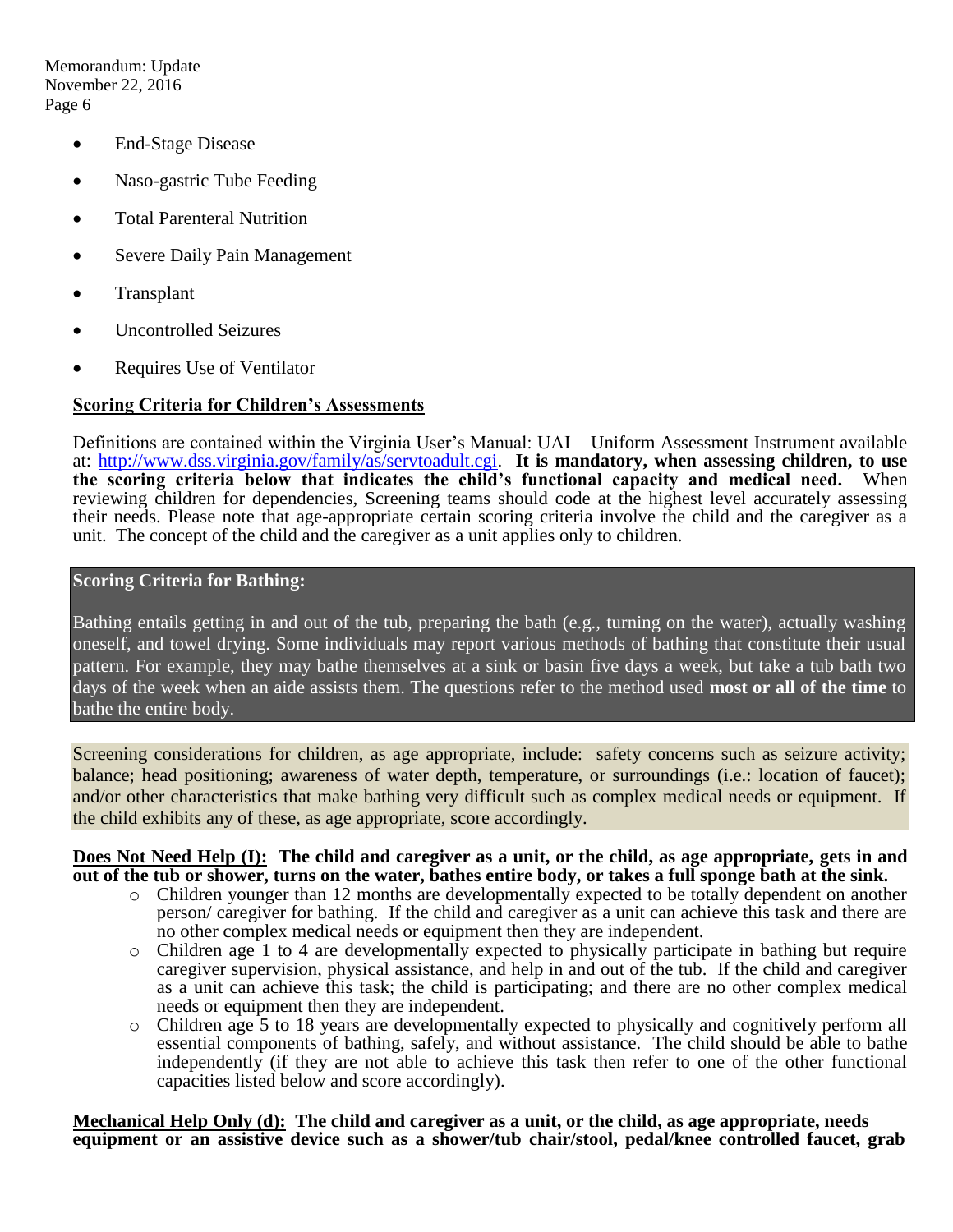Memorandum: Update November 22, 2016 Page 7

> **bars, long-handled brush, and/or a mechanical lift to complete the bathing process. This does not include a baby tub for infants.**

> **Human Help Only (D): Supervision (Verbal Cues, Prompting): The child, as age appropriate, needs supervision, prompting and/or verbal cues to safely complete washing the entire body. This includes children over 5 years of age that are being taught how to bathe. Physical Assistance (Set-up, Hands-On Care): The child, as age appropriate, requires someone to fill the tub or bring water to the individual, washes part of the body, helps the individual gets in and out of the tub or shower, and/or helps the individual towel dry. Children who only need help to wash their backs or feet would not be included in this category.**

- o Children younger than 12 months are developmentally expected to be totally dependent on another person/ caregiver for bathing. If the child and caregiver as a unit can achieve this task and there are no other complex medical needs or equipment then they are independent. If the child has a complex medical need then this category may be appropriate.
- o Children age 1 to 4 are developmentally expected to physically participate in bathing but require caregiver supervision, physical assistance, and help in and out of the tub. If the child and caregiver as a unit can achieve this task; the child is participating; and there are no other complex medical needs or equipment then they are independent. If the child has a complex medical need then this category may be appropriate.
- o Children age 5 to 18 years are developmentally expected to physically and cognitively perform all essential components of bathing, safely, and without assistance. The child should be able to bathe independently (if they are not able achieve this task then this category may be appropriate).

#### **Mechanical and Human Help (D): The child, as age appropriate, usually needs equipment or a device and requires assistance of other(s) as defined above under Mechanical Help and Human Help to bathe.**

- o Children younger than 12 months are developmentally expected to be totally dependent on another person/ caregiver for bathing. If the child and caregiver as a unit can achieve this task and there are no other complex medical needs or equipment then they are independent. If the child has a complex medical need then this category may be appropriate.
- o Children age 1 to 4 are developmentally expected to physically participate in bathing but require caregiver supervision, physical assistance, and help in and out of the tub. If the child and caregiver as a unit can achieve this task; the child is participating; and there are no other complex medical needs or equipment then they are independent. If the child has a complex medical need then this category may be appropriate.
- o Children age 5 to 18 years are developmentally expected to physically and cognitively perform all essential components of bathing, safely, and without assistance. The child should be able to bathe independently (if they are not able achieve this task then this category may be appropriate).

#### **Performed by Others (D): The child, as age appropriate, is completely bathed by other(s) and does not take part in the activity at all.**

- o Children younger than 12 months are developmentally expected to be totally dependent on another person/ caregiver for bathing. If the child and caregiver as a unit can achieve this task and there are no other complex medical needs or equipment then they are independent. If the child has a complex medical need then this category may be appropriate.
- o Children age 1 to 4 are developmentally expected to physically participate in bathing but require caregiver supervision, physical assistance, and help in and out of the tub. If the child and caregiver as a unit can achieve this task; the child is participating; and there are no other complex medical needs or equipment then they are independent. If the child has a complex medical need then this category may be appropriate.
- o Children age 5 to 18 years are developmentally expected to physically and cognitively perform all essential components of bathing, safely, and without assistance. The child should be able to bathe independently (if they are not able achieve this task then this category may be appropriate).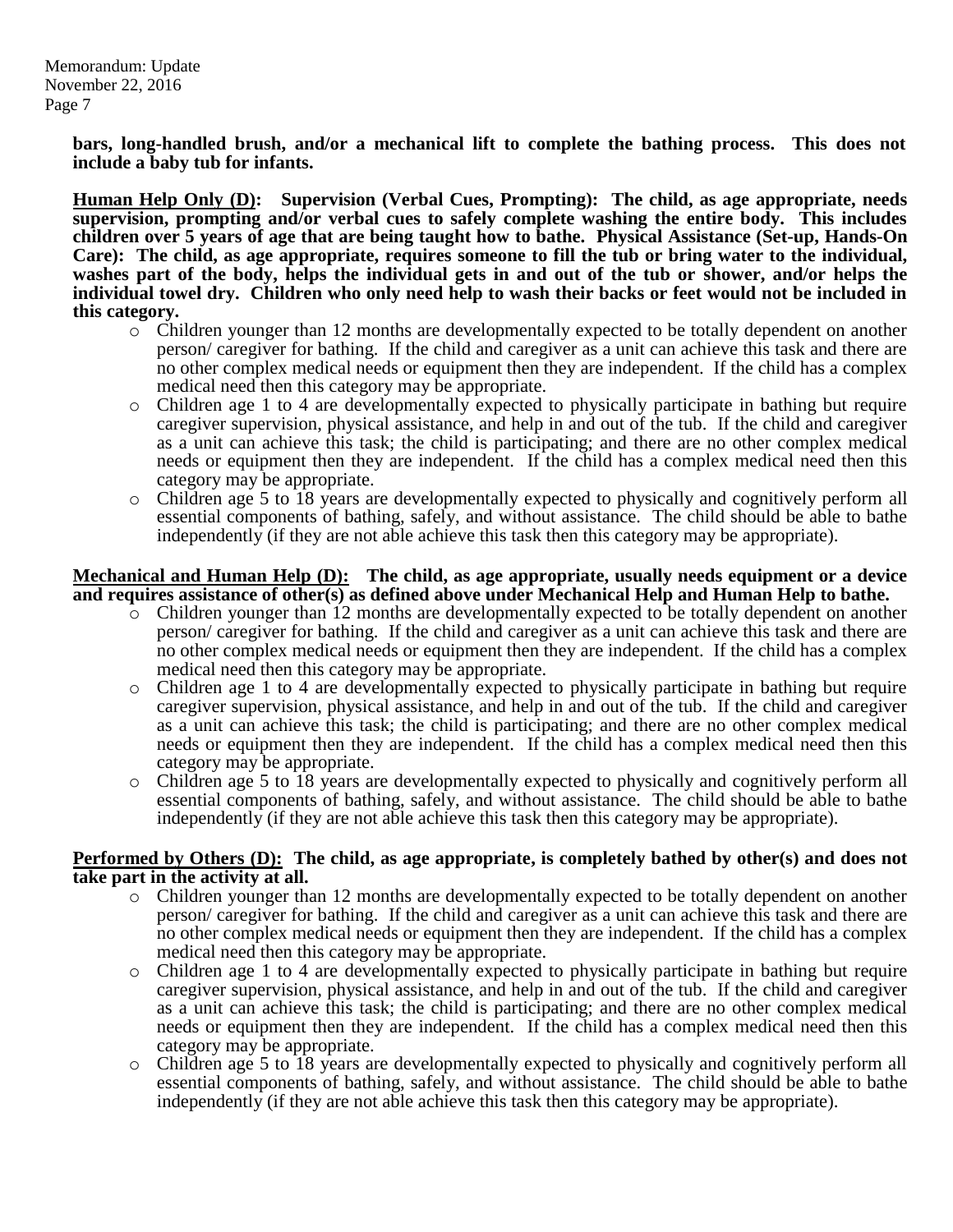## **Scoring Criteria for Dressing:**

Dressing is the process of getting clothes from closets and/or drawers, putting them on, fastening, and taking them off. Clothing refers to clothes, braces and artificial limbs worn daily. Individuals who wear pajamas or gown with robe and slippers as their usual attire are considered dressed.

**Screening considerations for children, as age appropriate, include:** safety concerns such as seizure activity; balance; awareness to surroundings; proneness to skin irritation/allergies; and/or other characteristics that make dressing very difficult such as complex medical needs or equipment. If the child exhibits any of these, as age appropriate, score accordingly.

## **Does Not Need Help (I): The child and caregiver as a unit, or the child, as age appropriate, usually dresses without the help from others. If the only help someone gets is tying shoes, do not count as needing help.**

- o Children younger than 12 months of age are developmentally expected to be totally dependent on another person/caregiver for dressing. If the child and caregiver as a unit can achieve this task and there are no other complex medical needs or equipment then they are independent.
- o Children age 1 to 4 are developmentally expected to participate in dressing which includes lacing arms in sleeves or legs into pants, pulling at hats, socks or mittens, and require supervision, reminders, physical assistance, help with fasteners or shoes, and/or selecting clothes. If the child and caregiver as a unit can achieve this task; the child participates; and there are no other complex medical needs or equipment then they are independent.
- o Children age 5 to 18 years are developmentally expected to be independent and able to physically and cognitively perform all essential components of dressing, safely and appropriately to weather, and without assistance (if they are not able to achieve this task then refer to one of the other functional capacities listed below and score accordingly).

**Mechanical Help Only (d): The child, as age appropriate, usually needs equipment or adaptive devices such as a long-handled shoehorn, zipper pulls, specially designed clothing or a walker with an attached basket to complete the dressing process.**

**Human Help Only (D): Supervision (Verbal Cues, Prompting): The child, as age appropriate, usually requires prompting and/or verbal cues to complete the dressing process. This category includes children over 5 who are being taught to dress. Physical Assistance (Set-up, Hands-On Care): The child, as age appropriate, usually requires assistance from another person who helps in obtaining clothing, fastening hooks, putting on clothes or artificial limbs, etc. If the only help someone gets is tying shoes, do not count as needing help.**

- o Children younger than 12 months are developmentally expected to be totally dependent on another person/caregiver for dressing. If the child and caregiver as a unit can achieve this task and there are no other complex medical needs or equipment then they are independent. If the child has a complex medical need then this category may be appropriate.
- o Children age 1 to 4 are developmentally expected to participate in dressing which includes lacing arms in sleeves or legs into pants, pulling at hats, socks or mittens, and require supervision, reminders, physical assistance, help with fasteners or shoes, and/or selecting clothes. If the child and caregiver as a unit can achieve this task; the child participates; and there are no other complex medical needs or equipment then they are independent. If the child has a complex medical need then this category may be appropriate.
- o Children ages 5 to 18 years are developmentally expected to be independent and able to perform all essential components of dressing, safely and appropriately to weather, and without assistance (if they are not able to achieve this task then this category may be appropriate).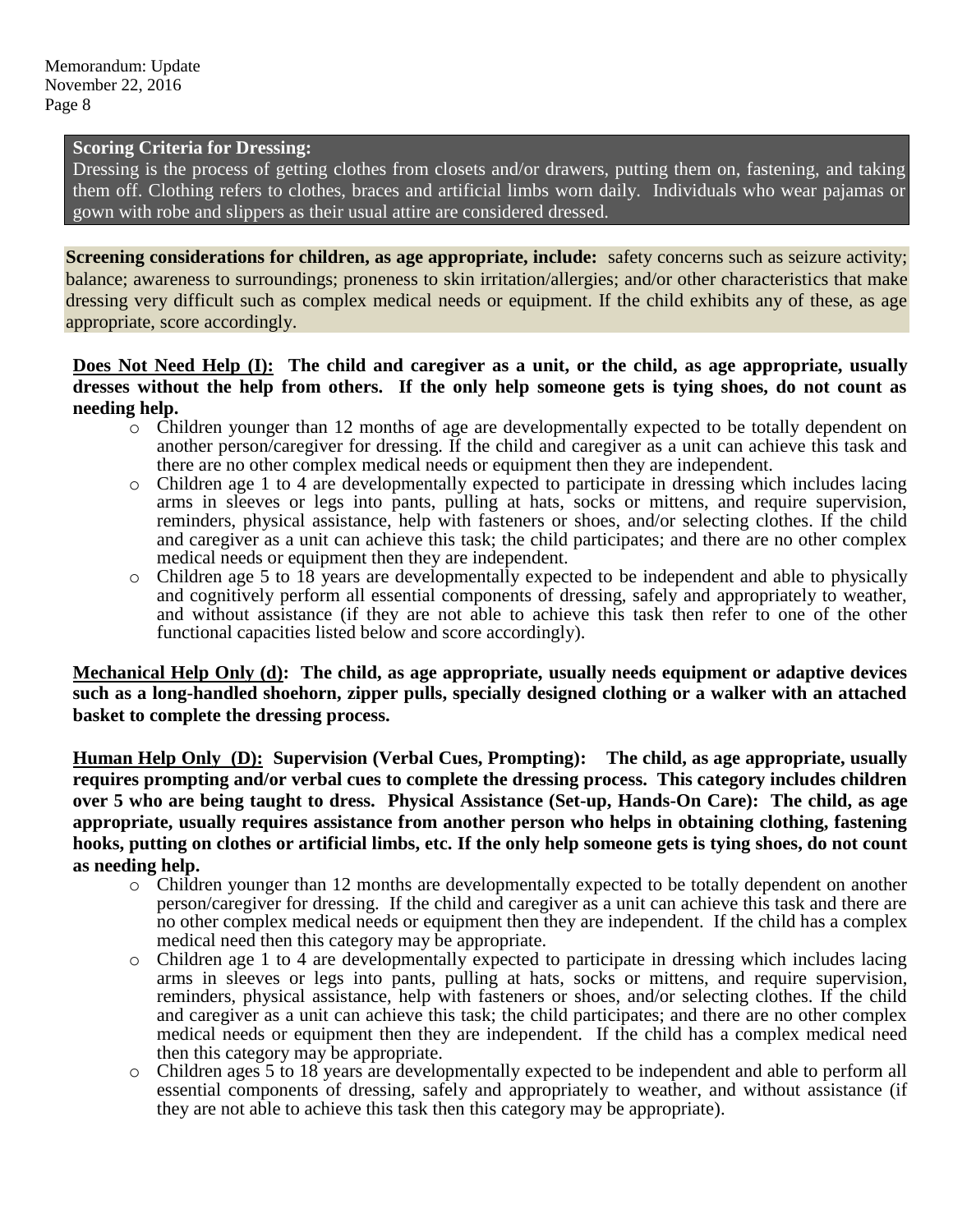## **Mechanical and Human Help (D): Child usually needs equipment or a device and requires assistance of other(s) to dress as defined above under Mechanical Help and Human Help to dress.**

- o Children younger than 12 months are developmentally expected to be totally dependent on another person/caregiver for dressing. If the child and caregiver as a unit can achieve this task and there are no other complex medical needs or equipment then they are independent. If the child has a complex medical need then this category may be appropriate.
- o Children age 1 to 4 are developmentally expected to participate in dressing which includes lacing arms in sleeves or legs into pants, pulling at hats, socks or mittens, and require supervision, reminders, physical assistance, help with fasteners or shoes, and/or selecting clothes. If the child and caregiver as a unit can achieve this task; the child participates; and there are no other complex medical needs or equipment then they are independent. If the child has a complex medical need then this category may be appropriate.
- o Children ages 5 to 18 years are developmentally expected to be independent and able to perform all essential components of dressing, safely and appropriately to weather, and without assistance (if they are not able to achieve this task then this category may be appropriate).

## **Performed by Others (D): Child is completely dressed by another individual and does not take part in the activity at all.**

- o Children younger than 12 months are developmentally expected to be totally dependent on another person/caregiver for dressing. If the child and caregiver as a unit can achieve this task and there are no other complex medical needs or equipment then they are independent. If the child has a complex medical need then this category may be appropriate.
- o Children age 1 to 4 are developmentally expected to participate in dressing which includes lacing arms in sleeves or legs into pants, pulling at hats, socks or mittens, and require supervision, reminders, physical assistance, help with fasteners or shoes, and/or selecting clothes. If the child and caregiver as a unit can achieve this task; the child participates; and there are no other complex medical needs or equipment then they are independent. If the child has a complex medical need then this category may be appropriate.
- o Children ages 5 to 18 years are developmentally expected to be independent and able to perform all essential components of dressing, safely and appropriately to weather, and without assistance (if they are not able to achieve this task then this category may be appropriate).

## **Is Not Performed (D): Refers only to bedfast individuals who are considered not dressed.**

## **Scoring Criteria for Toileting:**

Toileting is the ability to get to and from the bathroom, get on/off the toilet, clean oneself, manage clothes and flush. A commode at any site may be considered the "bathroom" only if in addition to meeting the criteria for "toileting" the individual empties, cleanses, and replaces the receptacle, such as the bed pan, urinal or commode, without assistance from other(s).

**Screening considerations for children, as age appropriate, include:** safety concerns such as frequent infections; hygiene needs; utilizes incontinence supplies; and/or other characteristics that make toileting very difficult such as complex medical needs or equipment. If the child exhibits any of these, as age appropriate, score accordingly.

**Does Not Need Help (I): The child and caregiver as a unit, or the child, as age appropriate, achieves the toileting process. The child uses the bathroom, cleans self, and arranges clothes without the help from others.**

o Children from birth to 3 years of age are developmentally expected to be dependent on another person/caregiver for assistance in toileting or diapering. Children starting at 24 months of age (2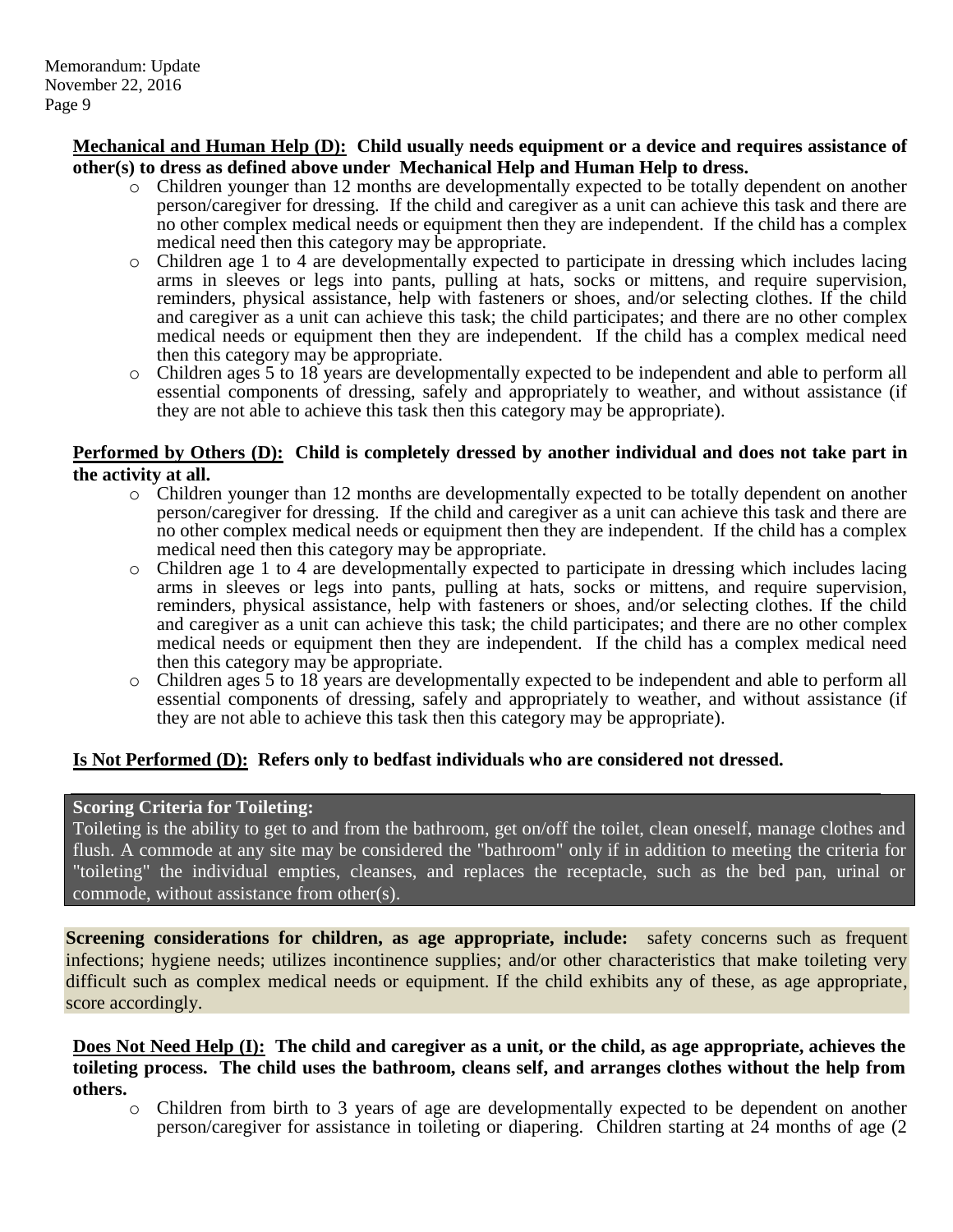years of age) are expected to begin toilet training. If the child and caregiver as a unit can achieve the task and there are no other complex medical needs or equipment then they are independent.

- o Children 4-5 years of age are developmentally expected to need intermittent supervision, cuing, minor physical assistance, and may have occasional night-time bedwetting and accidents during waking hours. Children starting at 24 months of age (2 years of age) are expected to be toilet training. If the child and caregiver as a unit can achieve this task and there are no other complex medical needs or equipment then they are independent.
- o Children 6 to 18 years of age are developmentally expected to be independent and able to physically and cognitively perform all essential components of toileting safely and without assistance except for children aged 6 that may need help with wiping. Components of toileting include the ability to get to and from the bathroom, get on/off the toilet, clean oneself, manage clothes, flush, and/or manage pads. A commode at any site may be considered the "bathroom" only if in addition to meeting the criteria for "toileting" the individual empties, cleanses, and replaces the receptacle, such as the bed pan, urinal, or commode, without assistance from other(s) (if the child is not able to achieve this task then refer to one of the other functional capacities listed below and score accordingly).

**Mechanical Help Only (d): The child and caregiver as a unit, or the child, as age appropriate, needs grab bars, raised toilet seats, transfer board, handrails, walkers, wheelchairs, and/or canes for support during the toileting process. This also includes children who use the bathroom without help during the day and use a bedpan, urinal, or bedside commode without help during the night and can empty this receptacle without assistance. This does not include a "potty" chair used for toilet training children under 6 years of age.** 

**Human Help Only (D): Supervision (Verbal Cues, Prompting): The child, as age appropriate, usually requires prompting and/or verbal cues to complete the toileting process. This category includes children 6 years of age and older who are being taught the toileting process. Physical Assistance (Set-up, Hands-On Care): The child, as age appropriate, usually requires assistance from another person who helps in getting to/from the bathroom, adjusting clothes, transferring on and off the toilet, or cleansing after elimination. The individual participates in the activity.**

- o Children younger than 4 years of age are developmentally expected to be dependent on another person/caregiver for assistance in toileting or diapering. Children starting at 24 months of age (2 years of age) are expected to begin toilet training. If the child and caregiver as a unit can achieve this task and there are no other complex medical needs or equipment then they are independent. If the child has a complex medical need then this category may be appropriate.
- o Children 4-5 years of age are developmentally expected to need intermittent supervision, cuing, minor physical assistance, and may have occasional night-time bedwetting and accidents during waking hours. Children starting at 24 months of age (2 years of age) are expected to begin toilet training. If the child and caregiver as a unit can achieve this task and there are no other complex medical needs or equipment then they are independent. If the child has a complex medical need then this category may be appropriate.
- o Children 6 to 18 years of age are developmentally expected to be independent and able to physically and cognitively perform all essential components of toileting safely and without assistance except for children aged 6 that may need help with wiping. Components of toileting include the ability to get to and from the bathroom, get on/off the toilet, clean oneself, manage clothes, flush, and/or manage pads. A commode at any site may be considered the "bathroom" only if in addition to meeting the criteria for "toileting" the individual empties, cleanses, and replaces the receptacle, such as the bed pan, urinal, or commode, without assistance from other(s) (if they are not able to achieve this task then this category may be appropriate).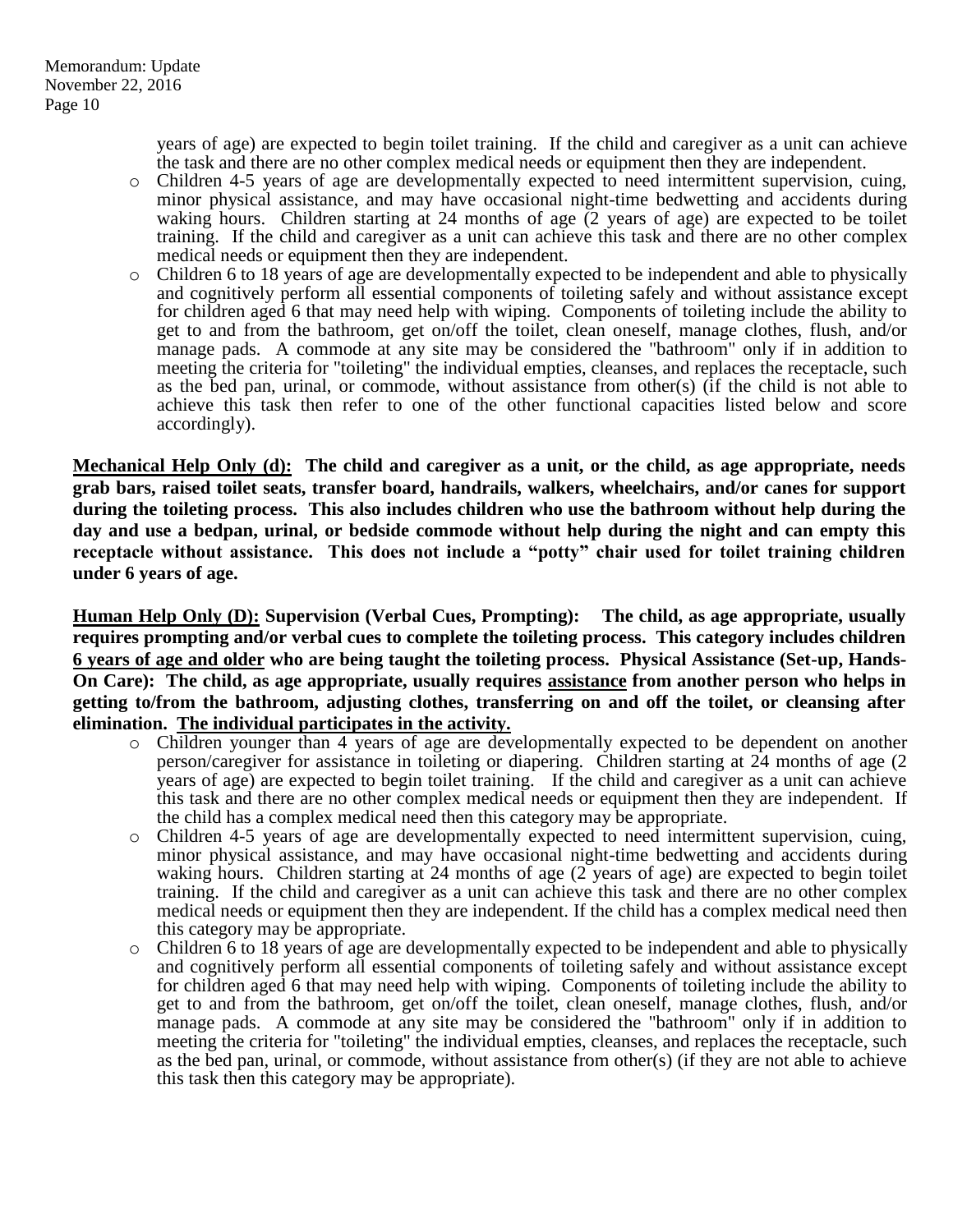## **Mechanical and Human Help (D): The child usually needs equipment or a device and requires assistance of other(s) as defined above under Mechanical Help and Human Help to toilet.**

- o Children younger than 4 years of age are developmentally expected to be dependent on another person/caregiver for assistance in toileting or diapering. Children starting at 24 months of age (2 years of age) are expected to begin toilet training. If the child and caregiver as a unit can achieve this task and there are no other complex medical needs or equipment then they are independent. If the child has a complex medical need then this category may be appropriate.
- o Children 4-5 years of age are developmentally expected to need intermittent supervision, cuing, minor physical assistance, and may have occasional night-time bedwetting and accidents during waking hours. Children starting at 24 months of age (2 years of age) are expected to begin toilet training. If the child and caregiver as a unit can achieve this task and there are no other complex medical needs or equipment then they are independent. If the child has a complex medical need then this category may be appropriate.
- o Children 6 to 18 years of age are developmentally expected to be independent and able to physically and cognitively perform all essential components of toileting safely and without assistance except for children aged 6 that may need help with wiping. Components of toileting include the ability to get to and from the bathroom, get on/off the toilet, clean oneself, manage clothes, flush, and/or manage pads. A commode at any site may be considered the "bathroom" only if in addition to meeting the criteria for "toileting" the individual empties, cleanses, and replaces the receptacle, such as the bed pan, urinal, or commode, without assistance from other(s) (if they are not able to achieve this task then this category may be appropriate).

## **Performed by Others (D): The child age 5 and over, uses the bathroom, but is totally dependent on another's assistance in getting to/from the bathroom, adjusting clothes, transferring on and off the toilet, or cleansing after elimination. The child does not participate in the activity at all.**

- $\circ$  Children younger than 4 years of age are developmentally expected to be dependent on another person/caregiver for assistance in toileting or diapering. Children starting at 24 months of age (2 years of age) are expected to begin toilet training. If the child and caregiver as a unit can achieve this task and there are no other complex medical needs or equipment then they are independent. If the child has a complex medical need then this category may be appropriate.
- o Children 4-5 years of age are developmentally expected to need intermittent supervision, cuing, minor physical assistance, and may have occasional night-time bedwetting and accidents during waking hours. Children starting at 24 months of age  $(2)$  years of age) are expected to begin toilet training. If the child and caregiver as a unit can achieve this task and there are no other complex medical needs or equipment then they are independent. If the child has a complex medical need then this category may be appropriate.
- $\circ$  Children 6 to 18 years of age are developmentally expected to be independent and able to physically and cognitively perform all essential components of toileting safely and without assistance except for children aged 6 that may need help with wiping. Components of toileting include the ability to get to and from the bathroom, get on/off the toilet, clean oneself, manage clothes, flush, and/or manage pads. A commode at any site may be considered the "bathroom" only if in addition to meeting the criteria for "toileting" the individual empties, cleanses, and replaces the receptacle, such as the bed pan, urinal, or commode, without assistance from other(s) (if they are not able to achieve this task then this category may be appropriate).

## **Is Not Performed (D): The child age 5 and over does not use the bathroom or go to/from the bathroom, adjust clothes, transfer on and off the toilet, or cleanse after elimination.**

## **Scoring Criteria for Transferring:**

Transferring means the individual's ability to move between the bed, chair, and/or wheelchair. If a person needs help with some transfers but not all, code assistance at the highest level.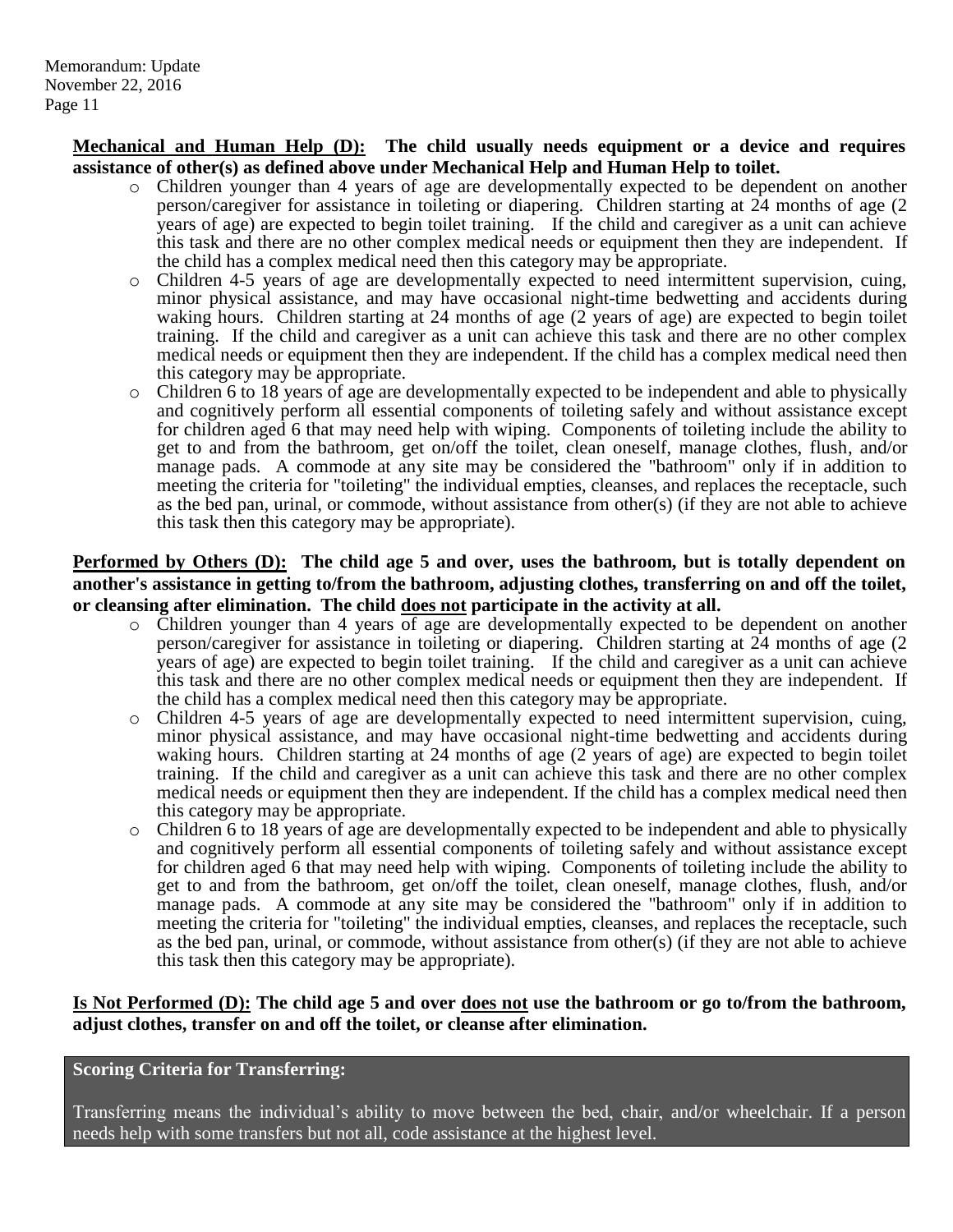**Screening considerations for children, as age appropriate, include:** safety concerns such as the child's ability to move between the bed, chair, and/or wheelchair. If a person needs help with some transfers but not all, code assistance at the highest level. If the child and caregiver as a unit, or the child themselves, as age appropriate, exhibits any of these, score accordingly.

**Does Not Need Help (I): The child and caregiver as a unit, or the child, as age appropriate, achieves the transferring process without human assistance or use of equipment.**

- o Children from birth to 5 years of age are developmentally expected to need total dependence or assistance from a caregiver in transferring. If the child and caregiver as a unit are able to achieve the transferring process then they are independent.
- o Children age 6 years of age and older are developmentally expected to be independent and able to physically and cognitively perform all essential components of transferring, safely, and without assistance (if they are not able to achieve then refer to one of the other functional capacities listed below and score accordingly).

**Mechanical Help Only (d): The child and caregiver as a unit, or the child, as age appropriate, usually needs equipment or a device, such as lifts, hospital beds, sliding boards, pulleys, trapezes, railings, walkers or the arm of a chair, to safely transfer,** *and* **the child manages these devices without the aid of another person.**

**Human Help Only (D): Supervision (Verbal Cues, Prompting): The child, as age appropriate, usually needs verbal cues or guarding to safely transfer. Physical Assistance (Set-up, Hands-On Care): The child and caregiver as a unit, or the child, as age appropriate, usually requires the assistance of another person who lifts some of the individual's body weight and provides physical support in order for the child to safely transfer.**

- o Children from birth to 5 years of age are developmentally expected to need assistance from a caregiver in the transferring process. If the child and caregiver as a unit are able to achieve the transferring process then they are independent.
- o Children age 6 years of age and older are developmentally expected to be independent and able to physically and cognitively perform all essential components of the task, safely, and without assistance (if they are not able to achieve in this task then this category may be appropriate).

**Mechanical and Human Help (D): The child and caregiver as a unit, or the child, as age appropriate, usually needs equipment or a device and requires the assistance of other(s) to transfer as defined above under Mechanical Help and Human Help to transfer.**

- o Children from birth to 5 years of age are developmentally expected to need assistance from a caregiver in the transferring process. If the child and caregiver as a unit are able to achieve the transferring process then they are independent.
- o Children age 6 years of age and older are developmentally expected to be independent and able to physically and cognitively perform all essential components of the task, safely, and without assistance (if they are not able to achieve in this task then this category may be appropriate).

**Performed By Others (D): The child and caregiver as a unit, or the child, as age appropriate, is usually lifted out of the bed and/or chair by another person and does not participate in the process. If the child does not bear weight on any body part in the transferring process; he/she is not participating in the transfer. Individuals who are transferred with a mechanical lift and do not participate are included in this category.**

o Children from birth to 5 years of age are developmentally expected to need assistance from a caregiver in the transferring process. If the child and caregiver as a unit are able to achieve the transferring process and are not using a mechanical lift then they are independent.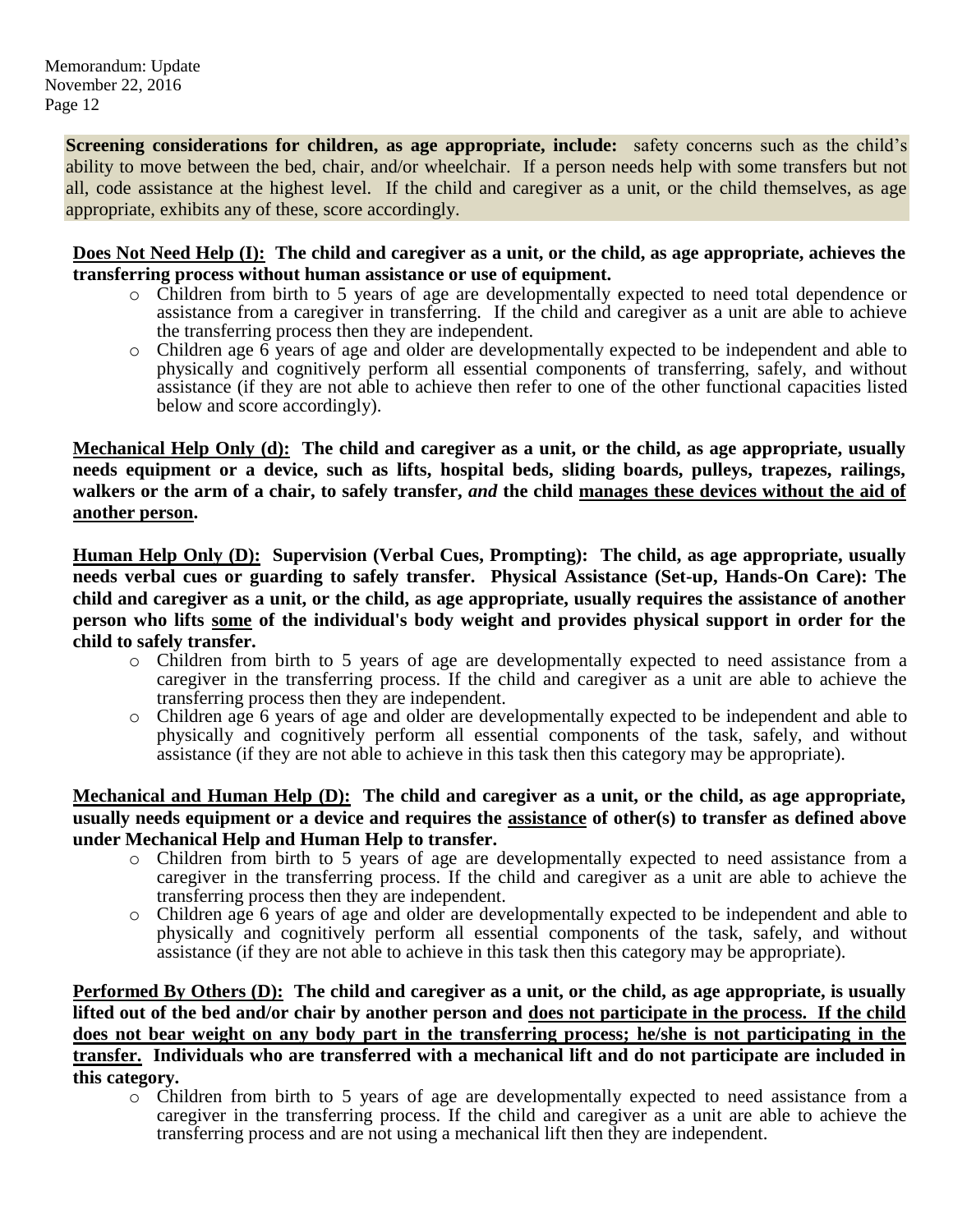o Children age 6 years of age and older are developmentally expected to be independent and able to physically and cognitively perform all essential components of the task, safely, and without assistance (if they are not able to achieve in this task or are using a mechanical lift then this category may be appropriate).

## **Is Not Performed (D): The child is confined to the bed.**

#### **Scoring Criteria for Eating/Feeding:**

Eating/Feeding is the process of getting food/fluid by any means into the body. This activity includes cutting food, transferring food from a plate or bowl into the individual's mouth, opening a carton and pouring liquids, and holding a glass to drink. This activity is the process of eating food after it is placed in front of the individual.

**Screening considerations for children, as age appropriate, include:** safety concerns such as the child's ability to regulate amount of intake; chew; swallow; monitoring to prevent choking or aspiration; utilize utensils; seizure activity; dietary restrictions; allergies; eating disorders; requires more than one hour per feeding for ages birth to 37 months (3years and 1 month); requires more than 3 hours per feeding for ages 5 to 18; has other forms of feeding such as tube or intravenous; or other serious complications. If the child and caregiver as a unit, or the child, as age appropriate, exhibit any of these, score accordingly.

## **Does Not Need Help (I): The child and caregiver as a unit, or the child, as age appropriate, is able to perform all of the activities of eating/feeding without using equipment or the supervision or assistance of another.**

- o Children from birth to 12 months of age are developmentally expected to be dependent on another person/caregiver for eating/feeding and monitoring for safety. If the child and caregiver as a unit can achieve the task of eating/feeding and there are no other complex medical needs, equipment, or age appropriate risk as stated above under considerations, then they are independent.
- o Children from ages 1-4 are developmentally expected to physically participate and may need constant supervision for safety and/or assistance in eating/feeding. If the child and caregiver as a unit can achieve the task of eating/feeding and there are no other complex medical needs, equipment, or risk as stated above under considerations, then they are independent.
- o Children ages 5-18 are developmentally expected to physically and/or cognitively perform all essential components of eating/feeding, safely, and without assistance including the act of transferring food from a plate or bowl into their mouth, opening a carton and pouring liquids. holding a glass to drink, and the process of eating food after it is placed in front of the child (if they are not able to achieve independently then refer to one of the other functional capacities listed below and score accordingly).

**Mechanical Help Only (d): The child, as age appropriate, usually needs equipment or a device, such as hand splints, adapted utensils, and/or nonskid plates, in order to complete the eating/feeding process. A child needing mechanically adjusted diets (pureed food) and/or food chopped are included in this category.**

**Human Help Only (D): Supervision (Verbal Cues, Prompting): The child as age appropriate, feeds self, but needs verbal cues and/or prompting to initiate and/or complete the eating/feeding process. Physical Assistance (Set-up, Hands-On Care): The child and caregiver as a unit, or the child, as age appropriate, needs assistance to bring food to the mouth, butter bread, open cartons and/or pour liquid due to an**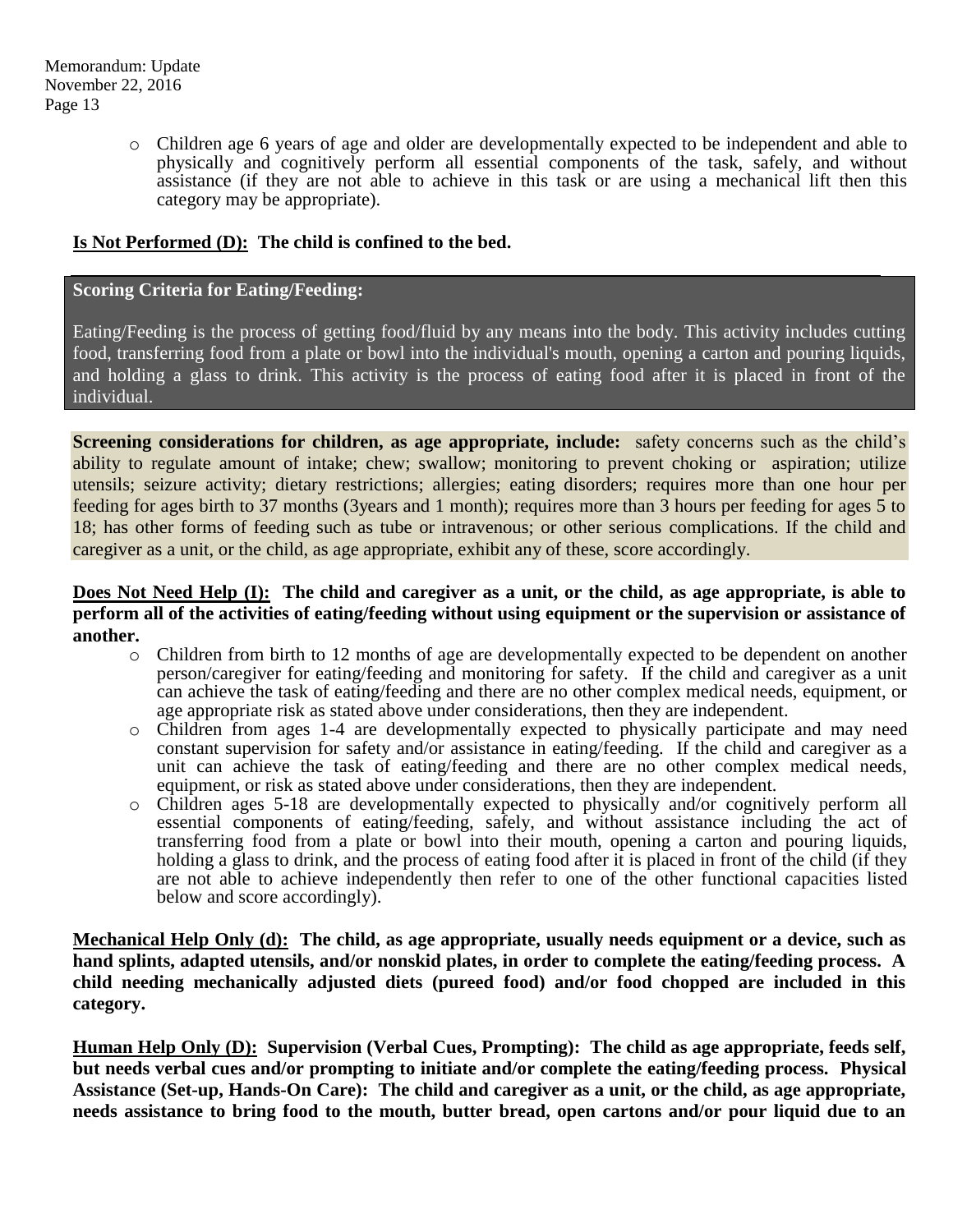## **actual physical or mental disability. This category must not be checked if the child is able to feed himself but it is more convenient for the caregiver to complete the activity.**

- o Children from birth to 12 months of age are developmentally expected to be dependent on another person/caregiver for eating/feeding and monitoring for safety. If the child and caregiver as a unit can achieve the task of eating/feeding and there are no other complex medical needs, equipment, or age appropriate risk as stated above under considerations, then they are independent. If the child has a complex medical need or risk as stated above under considerations then this category may be appropriate.
- o Children from ages 1-4 are developmentally expected to physically participate and may need constant supervision for safety and/or assistance in eating/feeding. If the child and caregiver as a unit are able to achieve the task of eating/feeding and there are no other complex medical needs, equipment, or risk as stated above under considerations, then they are independent. If the child has a complex medical need or risk as stated above under considerations then this category may be appropriate.
- o Children ages 5-18 are developmentally expected to physically and/or cognitively perform all essential components of eating/feeding, safely, and without assistance including the act of transferring food from a plate or bowl into their mouth, opening a carton and pouring liquids, holding a glass to drink, and the process of eating food after it is placed in front of the child (if they are not able to achieve independently then refer to one of the other functional capacities listed below).

## **Mechanical and Human Help (D): The child and caregiver as a unit, or the child, as age appropriate, usually needs equipment or a device and requires assistance of other(s) to eat as defined above under Mechanical Help and Human Help.**

- o Children from birth to 12 months of age are developmentally expected to be dependent on another person/caregiver for eating/feeding and monitoring for safety. If the child and caregiver as a unit can achieve the task of eating/feeding and there are no other complex medical needs, equipment, or age appropriate risk as stated above under considerations, then they are independent. If the child has a complex medical need or risk as stated above under considerations then this category may be appropriate.
- o Children from ages 1-4 are developmentally expected to physically participate and may need constant supervision for safety and/or assistance in eating/feeding. If the child and caregiver as a unit are able to achieve the task of eating/feeding and there are no other complex medical needs, equipment, or risk as stated above under considerations, then they are independent. If the child has a complex medical need or risk as stated above under considerations then this category may be appropriate.
- o Children ages 5-18 are developmentally expected to physically and/or cognitively perform all essential components of eating/feeding, safely, and without assistance including the act of transferring food from a plate or bowl into their mouth, opening a carton and pouring liquids, holding a glass to drink, and the process of eating food after it is placed in front of the child (if they are not able to achieve independently then refer to one of the other functional capacities listed below).

**Performed By Others (D): Children who are spoon fed; fed by syringe or tube, or children who are fed intravenously (IV).** *Spoon fed* **means the child does not bring any food to his mouth and is fed completely by others.** *Fed by syringe or tube* **means the child usually is fed a prescribed liquid diet via a feeding syringe, NG-tube (tube from the nose to the stomach) or G-tube (opening into the stomach).** *Fed by I.V.* **means the child usually is fed a prescribed sterile solution intravenously. Total parenteral nutrition (TPN) is the administration of a nutritionally adequate solution through an indwelling catheter into the superior vena cava.**

o Children from birth to 12 months of age are developmentally expected to be dependent on another person/caregiver for eating/feeding and monitoring for safety. This may include the child being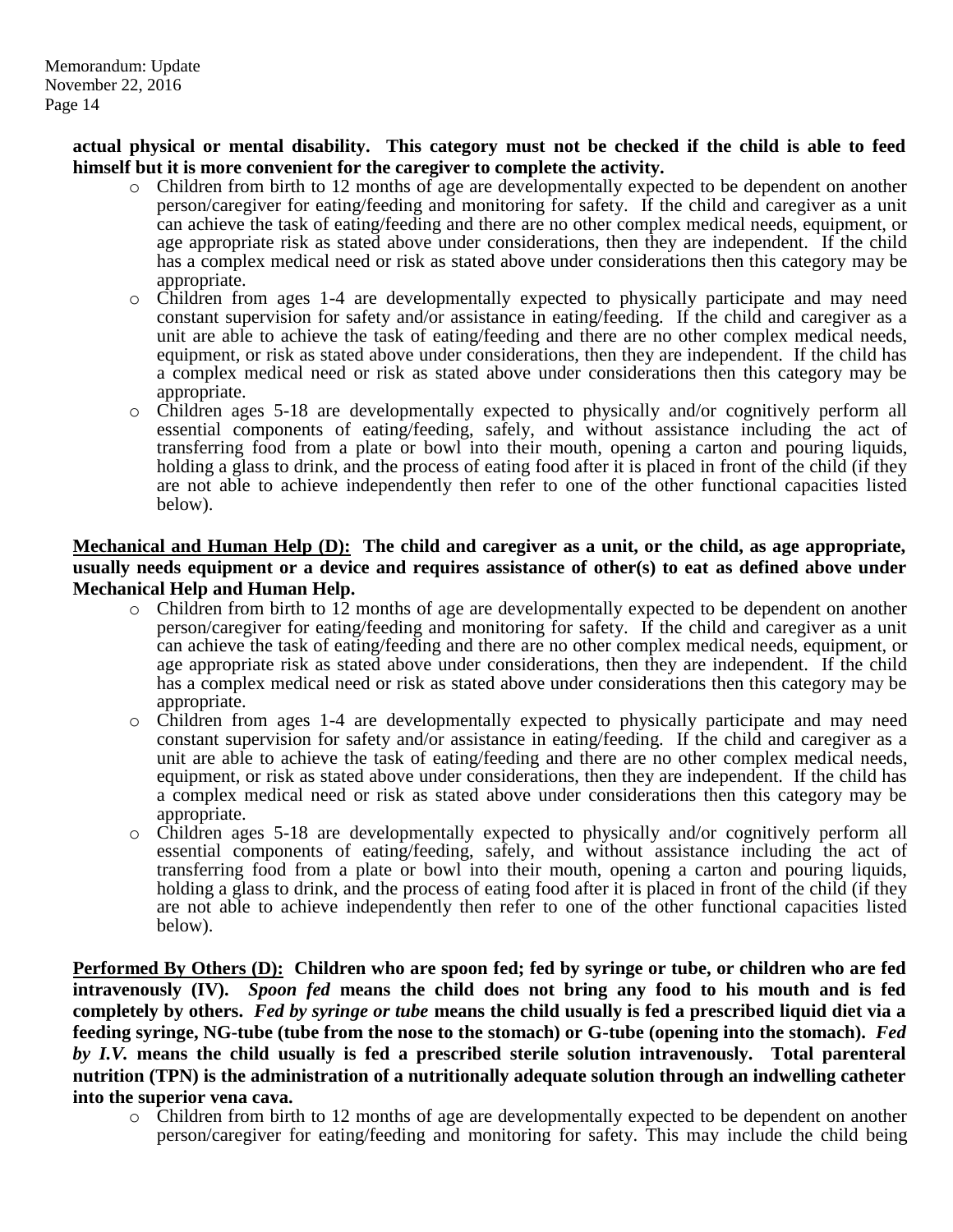spoon fed by a caregiver or learning to self-feed. If the child and caregiver as a unit can achieve the task of eating/feeding and there are no other complex medical needs, equipment, or age appropriate risk as stated above under considerations, then they are independent. If the child has a complex medical need or risk as stated above under considerations then this category may be appropriate.

- o Children from ages 1-4 are developmentally expected to physically participate and may need constant supervision for safety and/or assistance in eating/feeding. If the child and caregiver as a unit are able to achieve the task of eating/feeding and there are no other complex medical needs, equipment, or risk as stated above under considerations, then they are independent. If the child has a complex medical need or risk as stated above under considerations then this category may be appropriate.
- o Children ages 5-18 are developmentally expected to physically and/or cognitively perform all essential components of eating/feeding, safely, and without assistance including the act of transferring food from a plate or bowl into their mouth, opening a carton and pouring liquids, holding a glass to drink, and the process of eating food after it is placed in front of the child (if they are not able to achieve independently then this category may be appropriate).

## **Scoring Criteria for Bowel:**

Bowel continence is the physiological process of elimination of feces.

Continence is the ability to control bowel elimination. Incontinence may have one of several different causes, including specific disease processes and side effects of medications. Helpful questions include, "Do you get to the bathroom on time?"; "How often do you have accidents?", and "Do you use pads or adult diapers?"

**Does Not Need Help (I): The child as age appropriate voluntarily controls the elimination of feces. If the child on a bowel program never empties his or her bowel without stimulation or a specified bowel regimen, he or she is coded as "Does not need help," and the bowel training is noted under medical/nursing needs. In this case, there is no voluntary elimination; evacuation is planned. If a child, as age appropriate, on a bowel regimen also has occasions of bowel incontinence, then he or she would be coded as incontinent, either less than weekly or weekly or more.** 

- o Children younger than 4 years of age are developmentally expected to need help with toileting and diapering. If the child can have a bowel movement without the use of a medical or mechanical intervention, then they are considered independent.
- o Children 4-5 years of age are developmentally expected to need help with toileting and may have occasional accidents during waking hours (this is not considered incontinence). If the child can have a bowel movement without the use of a medical or mechanical intervention, then they are considered independent.
- o Children 6 to 18 years of age are expected to voluntarily control the elimination of feces. If the child can empty his or her bowel without the use of medical or mechanical intervention then he or she is independent (If the child is not able to achieve control of elimination then refer to one of the other functional capacities listed below and score accordingly).

## **Incontinent Less than Weekly (d): The child has involuntary elimination of feces less than weekly (e.g., every other week).**

- o Children younger than 4 years of age are developmentally expected to need help with toileting and diapering. If the child can have a bowel movement without the use of a medical or mechanical intervention then they are considered independent.
- o Children 4-5 years of age are developmentally expected to need help with toileting and may have occasional accidents during waking hours (this is not considered incontinence). If the child can have a bowel movement without the use of a medical or mechanical intervention then they are considered independent.
- o Children 6 to 18 years of age are expected to voluntarily control the elimination of feces. If the child can empty his or her bowel without the use of medical or mechanical intervention then he or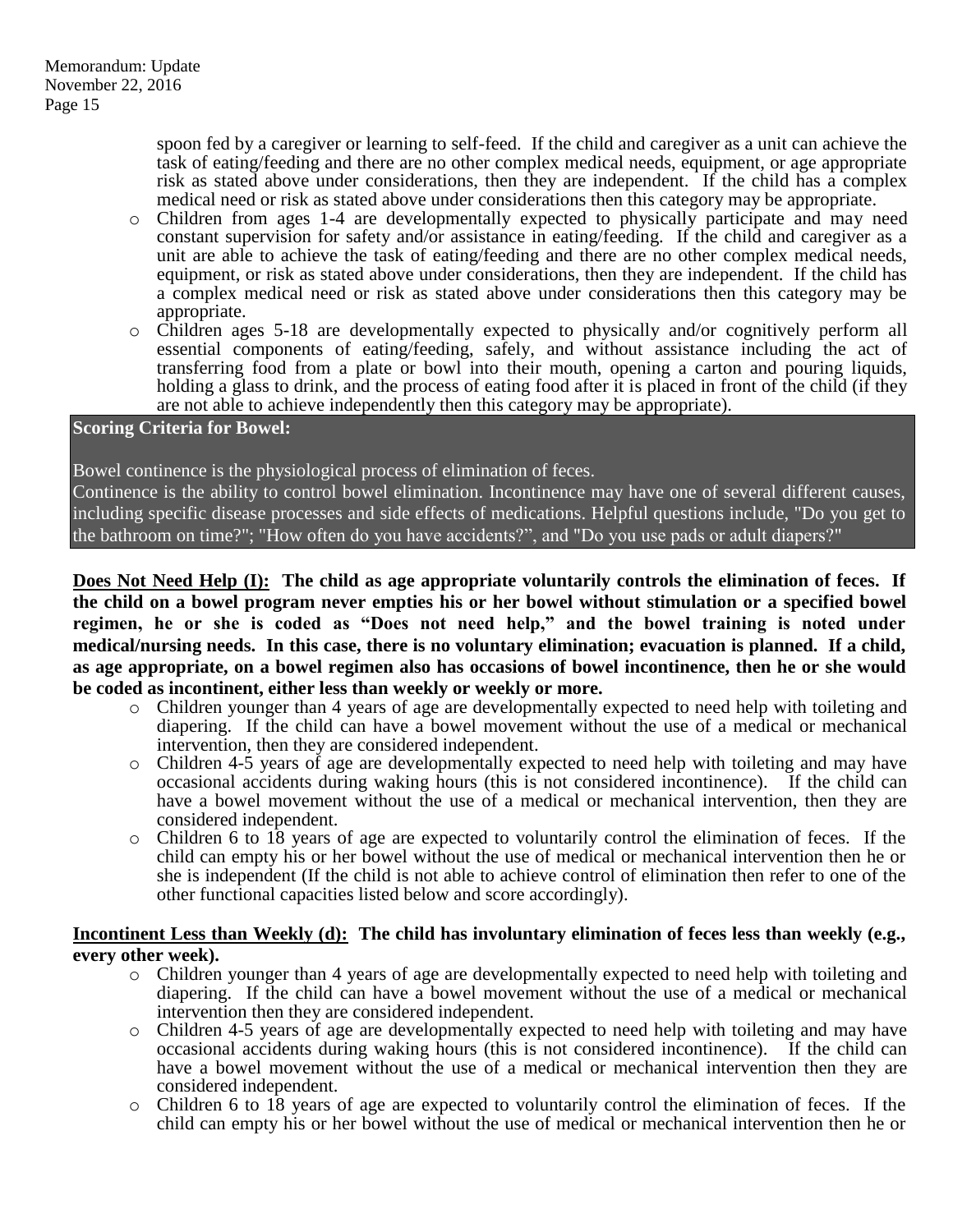she is independent. If they are not able to maintain continence then this category may be appropriate.

**Ostomy - Self-Care (d): The child has an artificial anus established by an opening into the colon (colostomy) or ileum (ileostomy) and he completely cares for the ostomy, stoma, and skin cleansing, dressing, application of appliance, irrigation, etc.** 

o This category should only be used if the child can complete all components of this task independently.

## **Incontinent Weekly or More (D): The child has involuntary elimination of feces at least once a week.**

- $\circ$  Children younger than 4 years of age are developmentally expected to need help with toileting and diapering. If the child can have a bowel movement without the use of a medical or mechanical intervention then they are considered independent.
- o Children 4-5 years of age are developmentally expected to need help with toileting and may have occasional accidents during waking hours (this is not considered incontinence). If the child can have a bowel movement without the use of a medical or mechanical intervention then they are considered independent.
- o Children 6 to 18 years of age are expected to voluntarily control the elimination of feces. If the child can empty his or her bowel without the use of medical or mechanical intervention then he or she is independent. If they are not capable of maintaining continence then this category may be appropriate.

**Ostomy - Not Self-Care (D)**: **The child has an artificial anus established by an opening into the colon (colostomy) or ileum (ileostomy) and another person cares for the ostomy: stoma and skin cleansing, dressing, application of appliance, irrigations, etc.**

o This category should be used if the child cannot complete all components of this task independently.

**Scoring Criteria for Bladder:** 

Bladder continence is the physiological process of elimination of urine.

Continence is the ability to control urination (bladder). Incontinence may have one of several different causes, including specific disease processes and side effects of medications. Helpful questions include, "Do you get to the bathroom on time?"; "How often do you have accidents?", and "Do you use pads or adult diapers?"

**Does Not Need Help (I): The child voluntarily empties his or her bladder. Children on dialysis who have no urine output would be coded "Does not need help" as he or she does not perform this process. Dialysis will be noted under medical/nursing needs. Similarly, children who perform the Crede method for himself or herself for bladder elimination would also be coded "Does not need help."** 

- o Children younger than 4 years of age are developmentally expected to need help with toileting and diapering. If children fall into this age group, score them as independent unless they have some other complex medical need such as an external device, indwelling catheter, or ostomy.
- o Children 4-5 years of age are developmentally expected to need help with toileting and may have occasional accidents during waking hours (this is not considered incontinence). If children fall into this age group, score them as independent unless they have some other complex medical need such as an external device, indwelling catheter, or ostomy.
- o Children 6 to 18 years of age are expected to voluntarily control the elimination of urine and can empty his or her bladder. If children fall into this age group, score them as independent unless they have some other complex medical need such as an external device, indwelling catheter, or ostomy.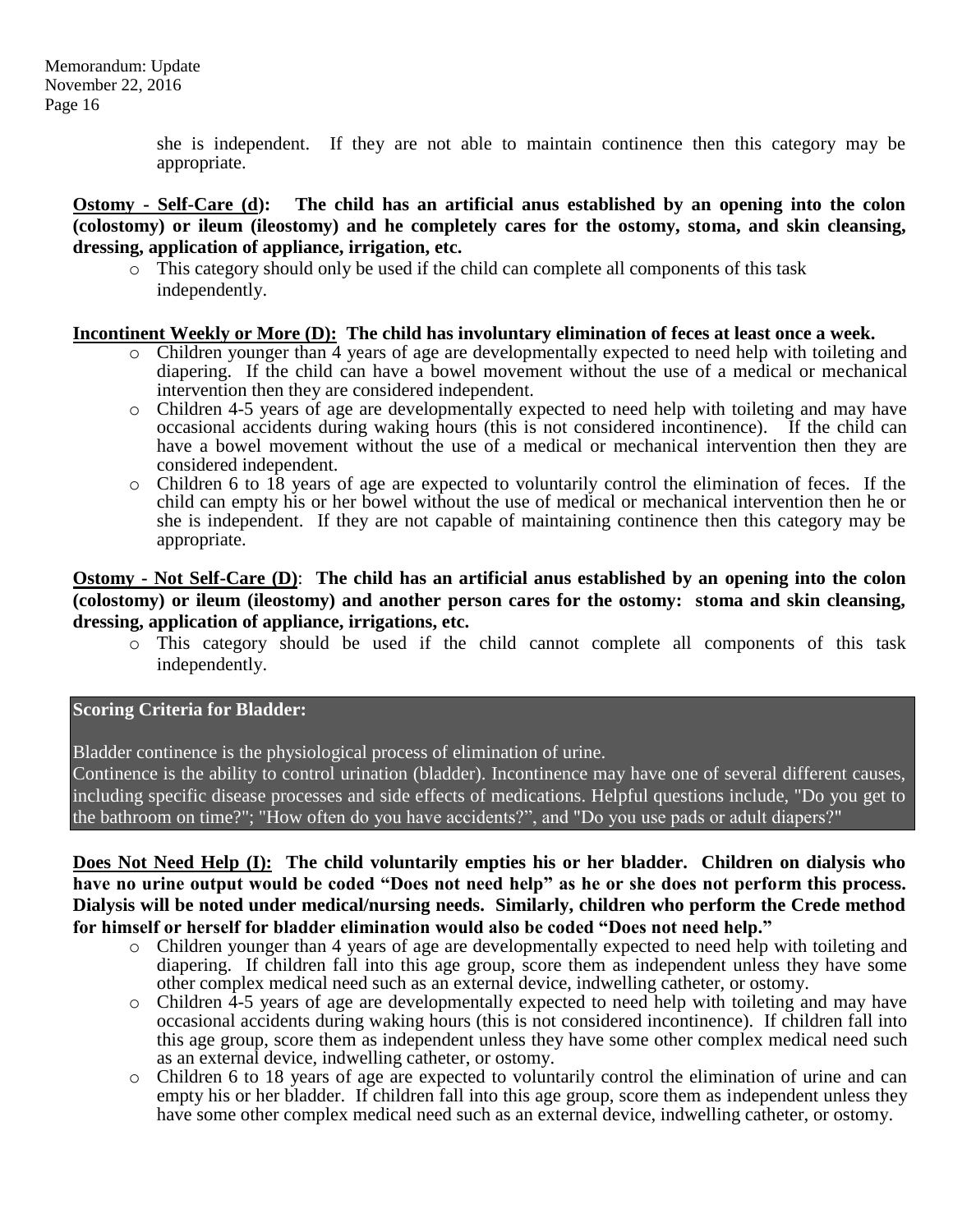## **Incontinent Less than Weekly (d): The child has involuntary emptying or loss of urine less than weekly.**

- $\circ$  Children younger than 4 years of age are developmentally expected to need help with toileting and diapering. If children fall into this age group, score them as independent unless they have some other complex medical need such as an external device, indwelling catheter, or ostomy.
- o Children 4-5 years of age are developmentally expected to need help with toileting and may have occasional accidents during waking hours (this is not considered incontinence). If children fall into this age group, score them as independent unless they have some other complex medical need such as an external device, indwelling catheter, or ostomy.
- o Children 6 to 18 years of age are expected to voluntarily control the elimination of urine and can empty his or her bladder. If they are not capable of maintaining continence then this category may be appropriate.

**External Device, Indwelling Catheter, or Ostomy - Self Care (d): The child has an urosheath or condom with a receptacle attached to collect urine (external catheter); a hollow cylinder passed through the urethra into the bladder (internal catheter) or a surgical procedure that establishes an external opening into the ureter(s) (ostomy). The child completely cares for urinary devices (changes the catheter or external device, irrigates as needed, empties and replaces the receptacle) and the skin surrounding the ostomy.** 

o This category should only be used if the child can complete all components of this task independently.

## **Incontinent Weekly or More (D): The child has involuntary emptying or loss of urine at least once a week.**

- o Children younger than 4 years of age are developmentally expected to need help with toileting and diapering. If children fall into this age group, score them as independent unless they have some other complex medical need as noted below.
- $\circ$  Children 4-5 years of age are developmentally expected to need help with toileting and may have occasional accidents during waking hours (this is not considered incontinence). If children fall into this age group, score them as independent unless they have some other complex medical need as noted below.
- o Children 6 to 18 years of age are expected to voluntarily control the elimination of urine and can empty his or her bladder. If they are not capable of maintaining continence then this category may be appropriate.

## **External Device - Not Self-Care (D): The child has an urosheath or condom with a receptacle attached to collect urine. Another person cares for the child's external device.**

o This category should be used if the child cannot complete all components of this task independently.

**Indwelling Catheter - Not Self-Care (D): The child has a hollow cylinder passed through the urethra into the bladder. Another person cares for the child's indwelling catheter. This category includes children who self-catheterize, but who need assistance to set-up, clean up, etc.**

 $\circ$  This category should be used if the child cannot complete all components of this task independently.

## **Ostomy - Not Self-Care (D): The child has a surgical procedure that establishes an external opening into the ureter(s). Another person cares for the child's ostomy.**

o This category should be used if the child cannot complete all components of this task independently.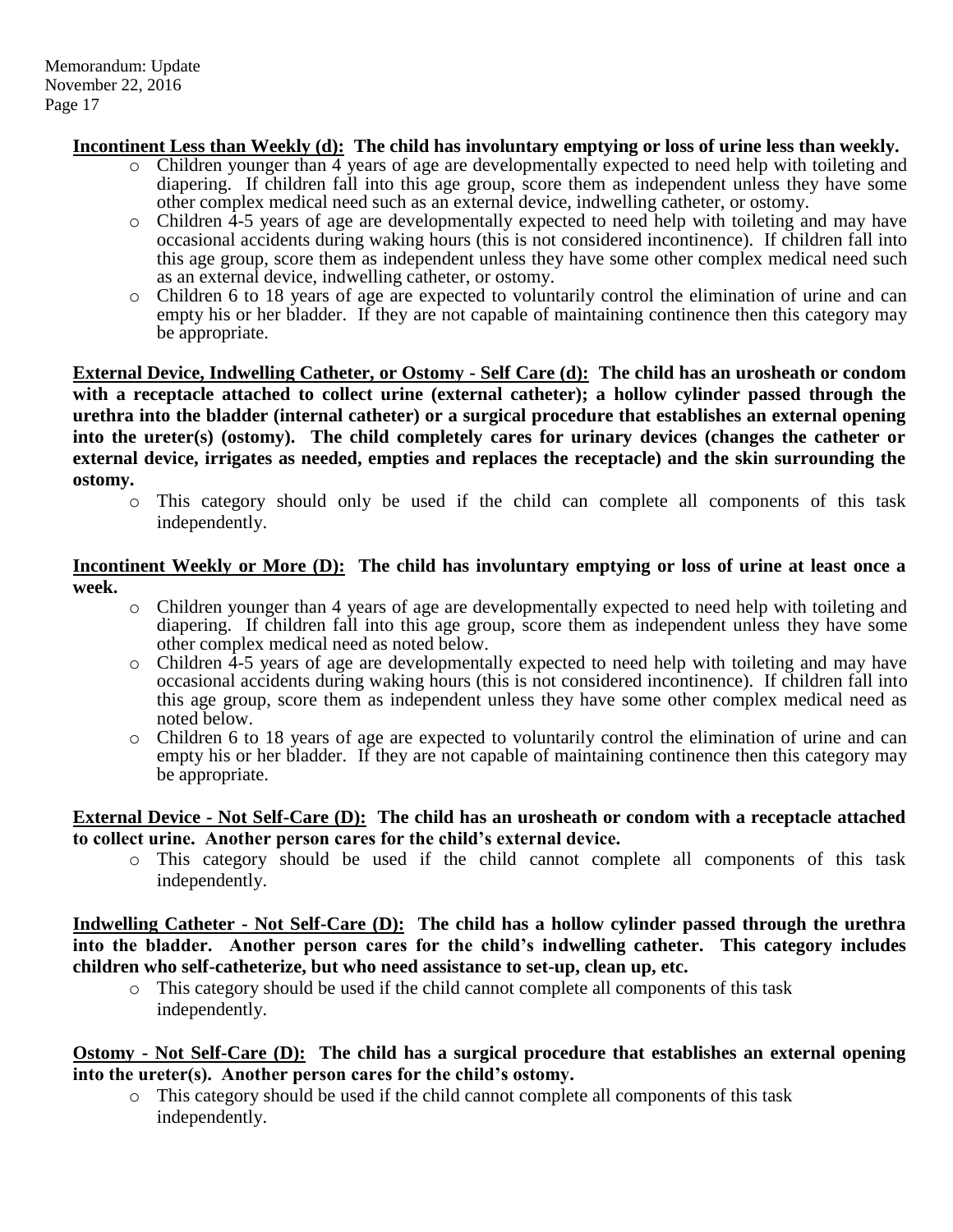#### **Scoring Criteria for Mobility:**

**Mobility** is the extent of the individual's movement outside his or her usual living quarters. Evaluate the individual's ability to walk steadily and his or her level of endurance.

**Ambulation** is the ability to get around indoors (walking) and outdoors (mobility), climb stairs and wheel. Individuals who are confined to a bed or chair must be shown as needing help for all ambulation activities. This is necessary in order to show their level of functioning/dependence in ambulation accurately. Individuals who are confined to a bed or a chair are coded Is Not Performed for all ambulation activities.

**Walking** is the process of moving about indoors on foot or on artificial limbs.

**Wheeling** is the process of moving about by a wheelchair. The wheelchair itself is not considered a mechanical device for this assessment section.

**Stair Climbing** is the process of climbing up and down a flight of stairs from one floor to another. If the individual does not live in a dwelling unit with stairs, ask whether he can climb stairs if necessary.

**Special Note** Children from birth through 5 years of age may require supervision for safety and physical assistance.

Screening considerations for children, as age appropriate, include: ability to safely maneuver (ambulate) without assistance, creep up stairs, and kneel without support, and assume standing position; seizure activity; frequent falls; balance; and/or visual concerns.

**Does Not Need Help (I): Children, as age appropriate usually goes outside of his or her residence on a routine basis. If the child only goes outside for trips to a medical appointment or for treatments by ambulance, car, or van code either in the "confined - moves about" or "confined - does not move about" categories.**

- o Children from birth to 6 months of age should be dependent on another person/caregiver for mobility. If the child and caregiver as a unit can achieve mobility and there are no other complex medical needs or equipment then they are independent.
- o Children ages 7-12 months of age should be dependent on another person/caregiver for mobility and should be able to maintain a sitting position when placed and able to move self by rolling, crawling, or creeping. The child requires supervision for safety of the child. If the child can achieve developmental milestones and there are no other complex medical needs or equipment then they are independent (if the child is not able to achieve developmental milestones then refer to one of the other functional capacities listed below).
- o Children ages 13-18 months of age (1 year old) should be dependent on another person/caregiver for mobility and should be able to able to crawl, creep, pull to stand up, and sit alone. The child requires supervision for safety of the child and intermittent assistance. If the child can achieve the developmental milestones and there are no other complex medical needs or equipment then they are independent (if the child is not able to achieve developmental milestones or requires a stander then refer to one of the other functional capacities listed below).
- $\circ$  Children ages 19-24 months of age (1  $\frac{1}{2}$  to 2 year old) should be dependent on another person/caregiver for mobility and be able to walk well, is mastering stair climbing but still requires supervision for safety of the child and intermediate assistance. If the child can achieve developmental milestones and there are no other complex medical needs or equipment then they are independent (if the child is not able to achieve developmental milestones or requires a stander or other medical assistance such as use a wheelchair then then refer to one of the other functional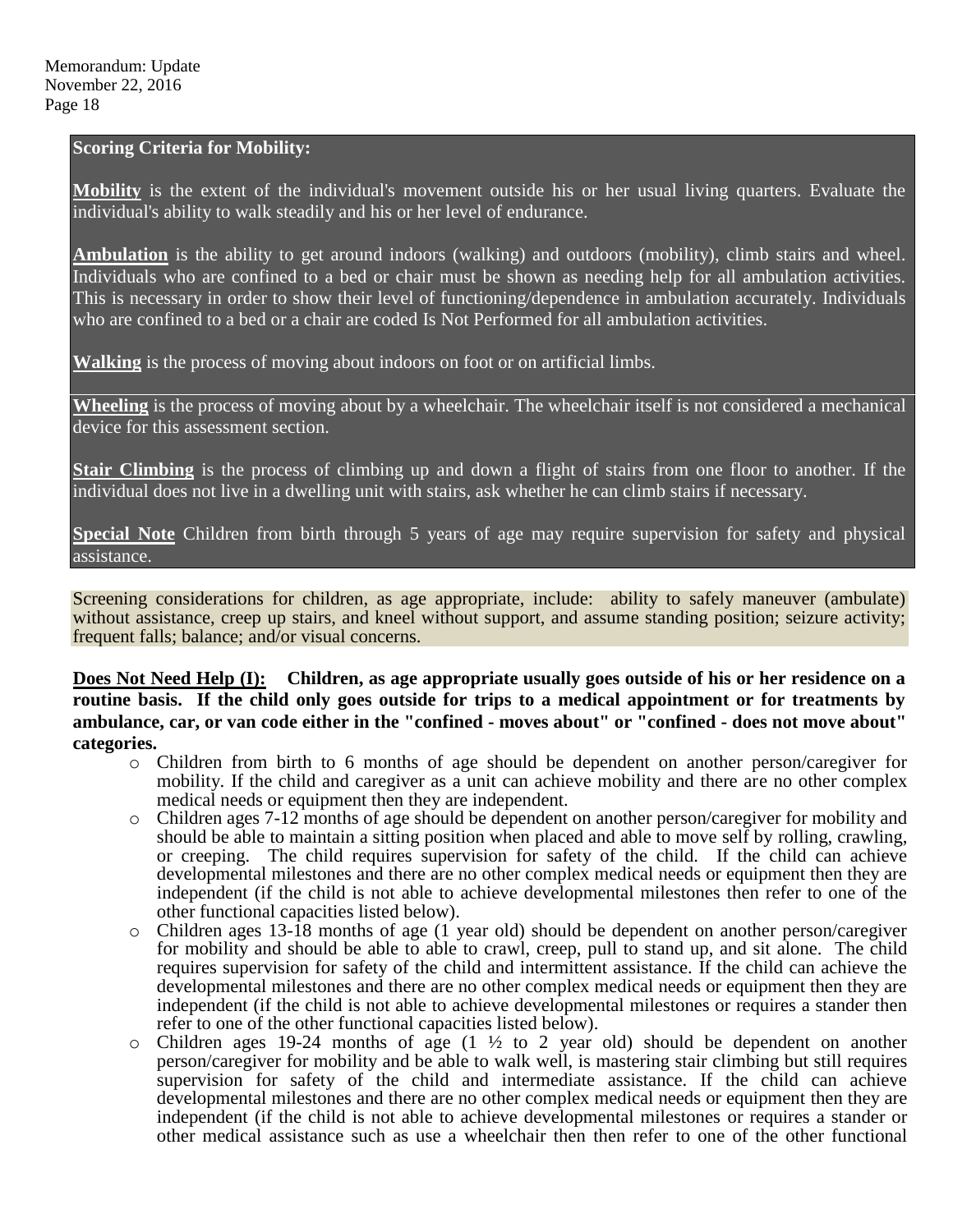capacities listed below).

- o Children ages 25 months to 4 years of age is able to walk well, is mastering physical skills involved in running and jumping but still requires supervision for safety of the child and may need intermittent assistance. If the child can achieve developmental milestones and there are no other complex medical needs or equipment then they are independent (if the child is not able achieve developmental milestones or requires a stander or other medical assistance such as use a wheelchair then then refer to one of the other functional capacities listed below).
- o Children from age 5 to 18 years of age should be able to physically perform all essential components of the task of mobility, safely, and without assistance (if the child is not able to achieve mobility or requires a stander or other medical assistance such as use a wheelchair then then refer to one of the other functional capacities listed below).

**Mechanical Help Only (d): The child usually needs equipment or a device to go outside independently. Equipment or device includes splint, special shoes, leg braces, crutches, walkers, wheelchairs, canes, handrails, chairlifts, and special ramps.**

o This category should only be used if the child can utilize equipment or devices independently.

**Human Help Only (D): Supervision (Verbal Cues, Prompting): The child as age appropriate usually requires assistance from another person who provides supervision, cues, or coaxing in mobility. Physical Assistance (Set-up, Hands-On Care): The child as age appropriate usually receives assistance from another person who physically supports or steadies the individual to go outside.**

- o Children from birth to 6 months of age should be dependent on another person/caregiver for mobility and should be scored as independent unless they have a complex medical need or equipment.
- o Children ages 7-12 months of age should be dependent on another person/caregiver for mobility and supervision for safety and should be scored as independent unless they have a complex medical need, equipment, or is unable reach developmental milestones of maintaining a sitting position when placed or able to move self by rolling, crawling, or creeping.
- o Children ages 13-18 months of age (1 year old) should be dependent on another person/caregiver for mobility and supervision for safety and should be scored as independent unless they have a complex medical need, equipment, or is unable to reach developmental milestones of crawling, creeping, pulling to stand up, and sitting alone.
- $\circ$  Children ages 19-24 months of age (1  $\frac{1}{2}$  to 2 year old) should be dependent on another person/caregiver for mobility and supervision for safety including intermittent physical assistance and should be scored as independent unless they have a complex medical need, equipment, or requires a stander or other medical assistance such as use a wheelchair or is unable to reach developmental milestones of walking well and mastering stair climbing.
- o Children ages 25 months to 4 years of age should be dependent on another person/caregiver for mobility and supervision for safety including intermittent physical assistance and should be scored as independent unless they have a complex medical need, equipment, or requires a stander or other medical assistance such as use a wheelchair or is unable to reach developmental milestones of walking well or mastering physical skills involved in running and jumping.
- o Children from age 5 to 18 years of age should be able to physically perform all essential components of the task of mobility, safely, and without assistance (if they are not able to achieve mobility or requires a stander or other medical assistance such as use a wheelchair then this category may be appropriate).

## **Mechanical and Human Help (D): The child, as age appropriate usually needs equipment or a device and requires assistance of other(s) to go outside as defined above under Mechanical Help and Human Help.**

o Children from birth to 6 months of age should be dependent on another person/caregiver for mobility and should be scored as independent unless they have a complex medical need or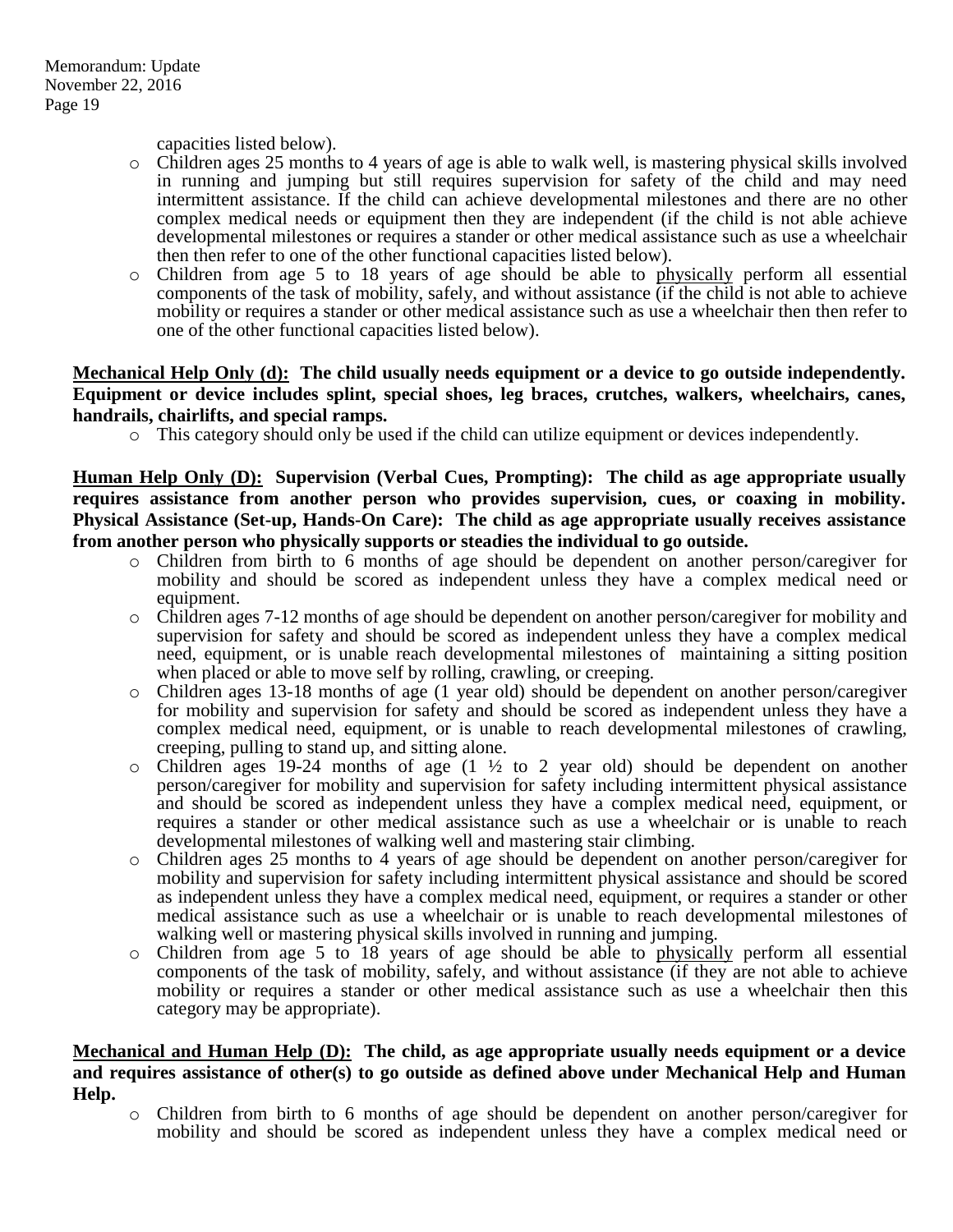equipment.

- o Children ages 7-12 months of age should be dependent on another person/caregiver for mobility and supervision for safety and should be scored as independent unless they have a complex medical need, equipment, or is unable reach developmental milestones of maintaining a sitting position when placed or able to move self by rolling, crawling, or creeping.
- o Children ages 13-18 months of age (1 year old) should be dependent on another person/caregiver for mobility and supervision for safety and should be scored as independent unless they have a complex medical need, equipment, or is unable to reach developmental milestones of crawling, creeping, pulling to stand up, and sitting alone.
- $\circ$  Children ages 19-24 months of age (1  $\frac{1}{2}$  to 2 year old) should be dependent on another person/caregiver for mobility and supervision for safety including intermittent physical assistance and should be scored as independent unless they have a complex medical need, equipment, or requires a stander or other medical assistance such as use a wheelchair or is unable to reach developmental milestones of walking well and mastering stair climbing.
- o Children ages 25 months to 4 years of age should be dependent on another person/caregiver for mobility and supervision for safety including intermittent physical assistance and should be scored as independent unless they have a complex medical need, equipment, or requires a stander or other medical assistance such as use a wheelchair or is unable to reach developmental milestones of walking well or mastering physical skills involved in running and jumping.
- o Children from age 5 to 18 years of age should be able to physically perform all essential components of the task of mobility, safely, and without assistance (if they are not able to achieve mobility or requires a stander or other medical assistance such as use a wheelchair then this category may be appropriate).

## **Confined - Moves About (D): The child does not customarily go outside of his or her residence, but does go outside of his or her room.**

o Refers only to children confined to residency due to complex medical needs or equipment.

#### **Confined - Does Not Move About (D): The child usually stays in his or her room.**

o Refers only to bedfast children confined due to complex medical needs or equipment.

**Scoring Criteria for Joint Motion:**

Joint motion is the child's ability to move his or her fingers, arms, and legs (active range of movement or ROM) or, if applicable, the ability of someone else to move the individual's fingers, arms, and legs (passive ROM).

**Within normal limits or instability corrected (I): means the child's joints can be moved to functional motion without restriction, or a joint does not maintain functional motion and/or position when pressure or stress is applied, but has been corrected by the use of an appliance or by surgical procedure.**

**Limited motion (d): means partial restriction in the movement of a joint including any inflammatory process in the joint causing redness, pain, and/or swelling that limits the motion of the joint.** 

**Instability uncorrected or immobile (D): means a joint does not maintain functional motion and/or position when pressure or stress is applied and the disorder has not been surgically corrected or an appliance is not used, or there is total restriction in the movement of a joint (e.g., contractures, which are common in individuals who have had strokes).**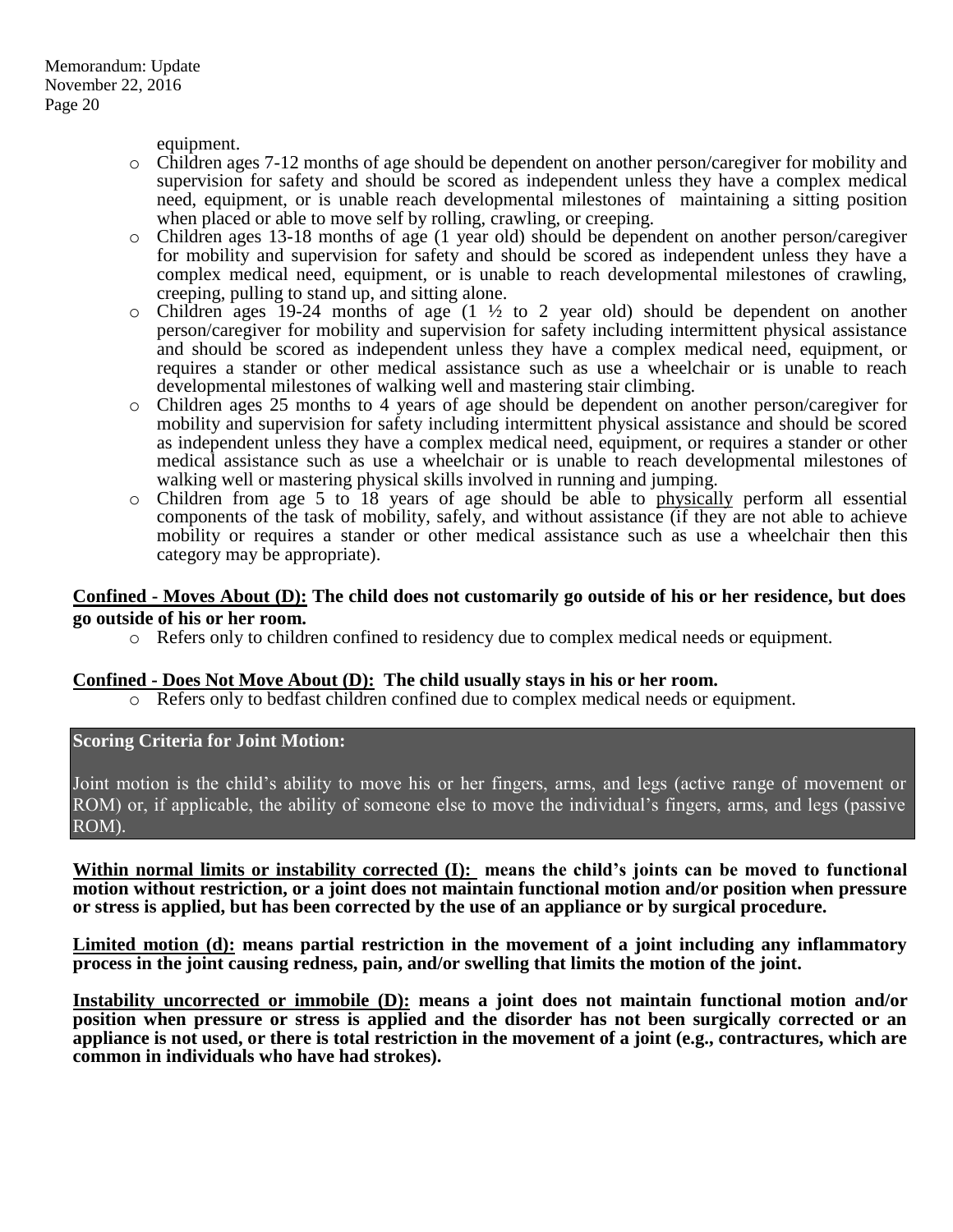#### **Scoring Criteria for Medication Administration:**

Medication Administration refers to the person(s) who administers medications such as the child and caregiver as a unit, the child as age appropriate, or if the child is being referred elsewhere, the person(s) who will administer medications following referral.

**Without Assistance or No Medications (I): means the child and caregiver as a unit or the child independently administers their own medication or does not take any medications.** 

**Administered/Monitored by Lay Person(s) (D): The child and caregiver as a unit or the child them self needs additional assistance of a person without pharmacology training to either administer or monitor medications. This includes medication aides that may be-certified but not licensed. If meds are given by lay and professional staff, score at the higher level.**

**Administered/Monitored by Professional Nursing Staff (D): The child needs licensed or professional health personnel to administer or monitor some or all of the medications. If meds are given by lay and professional staff, score at the higher level.**

#### **Scoring Criteria for Behavior Pattern and Orientation:**

**Behavior Pattern** is the manner of conducting oneself within one's environment.

**Orientation** is the awareness of an individual within his or her environment in relation to time, place, and person.

#### See crosswalk at the end of section.

Screening considerations for children, as age appropriate, include: assistance to engage in safe actions and interactions; refrain from unsafe actions and interactions; exhibits disruptive or dangerous behavior such as: verbal and physical abuse to self or others; wandering; removing or destroying property; acting in a sexually aggressive manner; reported neurological impairment; hyper/hypo sensitivity to external stimulus; constant vocalizations/perseveration; impaired safety skills; engages in smearing behavior; sleep deprivation; reported cognitive impairment; lack of awareness; unable to respond to cues; unable to communicate basic needs and wants; disorientation/disassociation; unable to follow directions; unable to process information or social cues; and unable to recall personal information. If the child exhibits any of these, as age appropriate, score accordingly.

#### **Behavior Pattern**

**Appropriate (I): The child's behavior pattern is suitable or fitting to the environment and age of the**  Appropriate behavior is of the type that adjusts to accommodate expectations in different **environments and social circumstances. Behavior pattern does not refer to personality characteristics such as "selfish," "impatient," or "demanding," but is based on direct observations of the individual's actions. If the behavior is not appropriate then refer to one of the other functional capacities listed below.**

- o Children from birth to 5 months are developmentally expected to respond to sounds by startling; fixate on human's face; respond to caregivers face and voice; move extremities; and smile responsively. If the child can meet developmental milestones, score as independent. If they are not able to achieve developmental milestones then score accordingly.
- o Children from 6-12 months are developmentally expected to respond to sounds; own name; string vowels together when babbling (ah, eh, oh); make sounds to show joy and displeasure; play with others; respond to emotions; show anxiety with strangers; and like to look at self in mirror. If the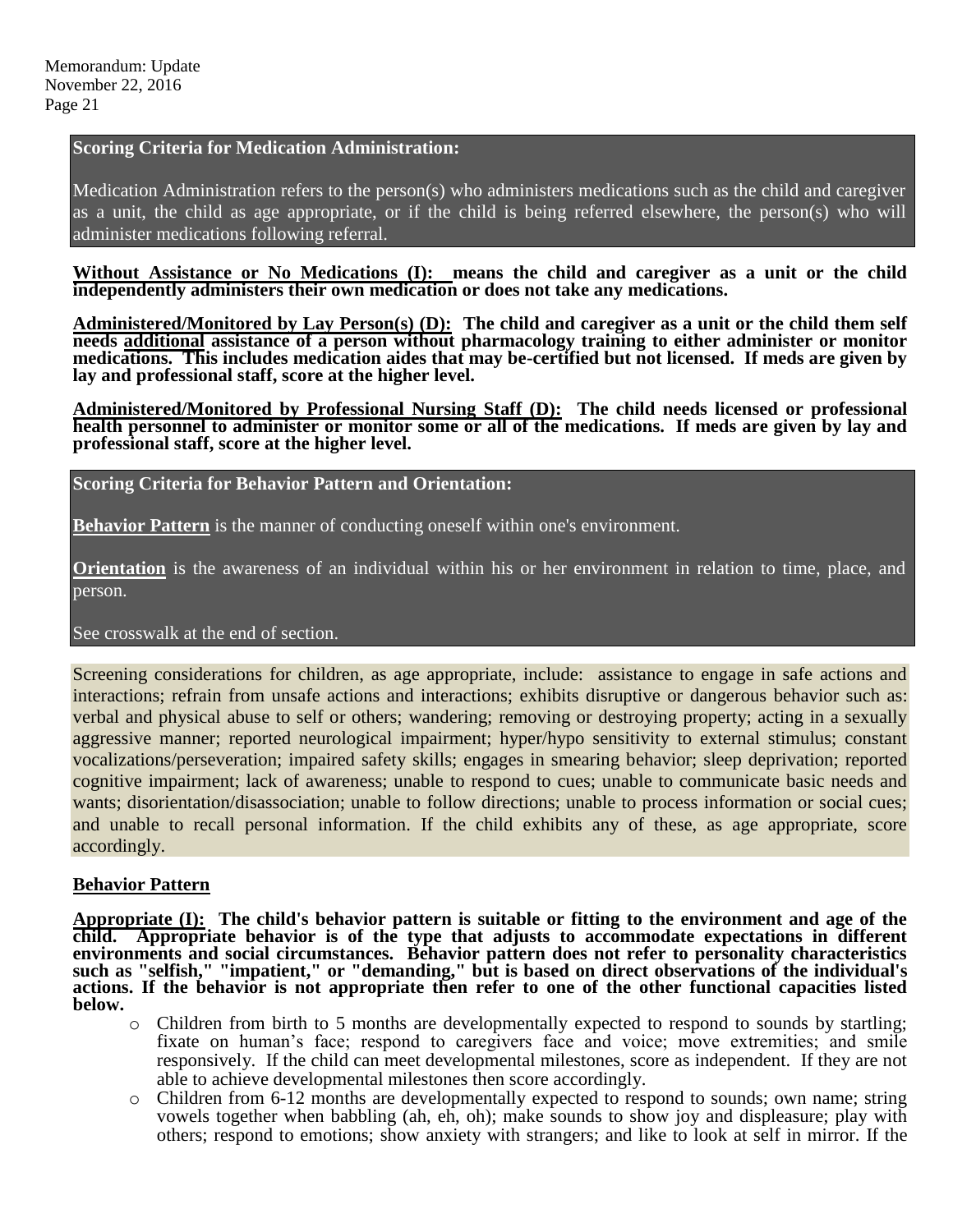child can meet developmental milestones, score as independent. If they are not able to achieve developmental milestones then score accordingly.

- o Children from 13-36 months are developmentally expected to respond to simple spoken requests, use simple gestures like shaking head no or waving bye; say mama or dada or uh-oh or other single words; point to show someone what they want or to identify; know names of familiar people and things; demonstrate shyness or nervousness with strangers; cry when caregiver leaves; show fear in some situations; has favorite things and people; hands things to others as play; plays with doll; copies others; gets excited with other children; and may show defiant behavior. If the child can meet developmental milestones, score as independent. If they are not able to achieve developmental milestones then score accordingly.
- o Children from 37 months to 4 years of age are developmentally expected to effectively share information and wants and needs; use simple words, phrases, or short sentences; be able to ask for at least 10 things using appropriate names; understand instructions; and demonstrate the ability to initiate conversation; identify self and significant others; recognize person, places, events, and objects in their community. If the child can meet developmental milestones, score as independent. If they are not able to achieve developmental milestones then score accordingly.
- o Children from 5-18 years of age are developmentally expected to identify self, place of residence, and significant others. For age 6 years and older, engages others in a socially appropriate manner and recognizes and appropriately responds to dangerous situations that might put health and safety at risk or lead to exploitation (this includes wandering and flight behavior). If the child can meet developmental milestones, score as independent. If they are not able to achieve developmental milestones then score accordingly.

#### **Inappropriate Wandering, Passive, or Other: Wandering/Passive < weekly = (I); Wandering/Passive Weekly or More = (d):**

**The child's usual behavior is manifested in a way that does not present major management problems. Wandering is characterized by physically moving about aimlessly or mentally being non-focused. Passive behavior is characterized by a lack of awareness or interest in personal matters and/or in activities taking place in close proximity. Other characterizations of behavior such as impaired judgment, regressive behavior, agitation, or hallucinations that is not disruptive are included in this category. If the behavior is not appropriate or the child has a risk as stated above under considerations then this category may be appropriate.** 

- o Children from birth to 5 years of age should be dependent on another person/caregiver for mobility and supervision for safety and should be scored as independent unless they have a complex medical condition.
- o Children from 5-18 years of age are developmentally expected to identify self, place of residence, and significant others. For age 6 years and older, engages others in a socially appropriate manner and recognizes and appropriately responds to dangerous situations that might put health and safety at risk or lead to exploitation (this includes wandering and flight behavior). If the child cannot meet developmental milestones, then this category may be appropriate.

#### **Inappropriate Abusive, Aggressive, or Disruptive: Abusive/Aggressive/Disruptive < Weekly = (D); Abusive/Aggressive/Disruptive Weekly or More = (D):**

**The child's behavior is manifested by acts detrimental to the life, comfort, safety, and/or property of the child and/or others. Agitations, hallucinations, or assaultive behavior that is detrimental are included in this category and specified in the space provided. If the behavior is described as above or the child has a risk as stated under considerations then this category may be appropriate.** 

- o Children birth to 12months should be dependent on another person/caregiver for supervision for safety and does not apply unless they have a complex medical condition.
- o Children 13 months-18 years of age; this category may be appropriate.

## **Comatose refers to the semi-conscious or comatose (unconscious) state. (D)**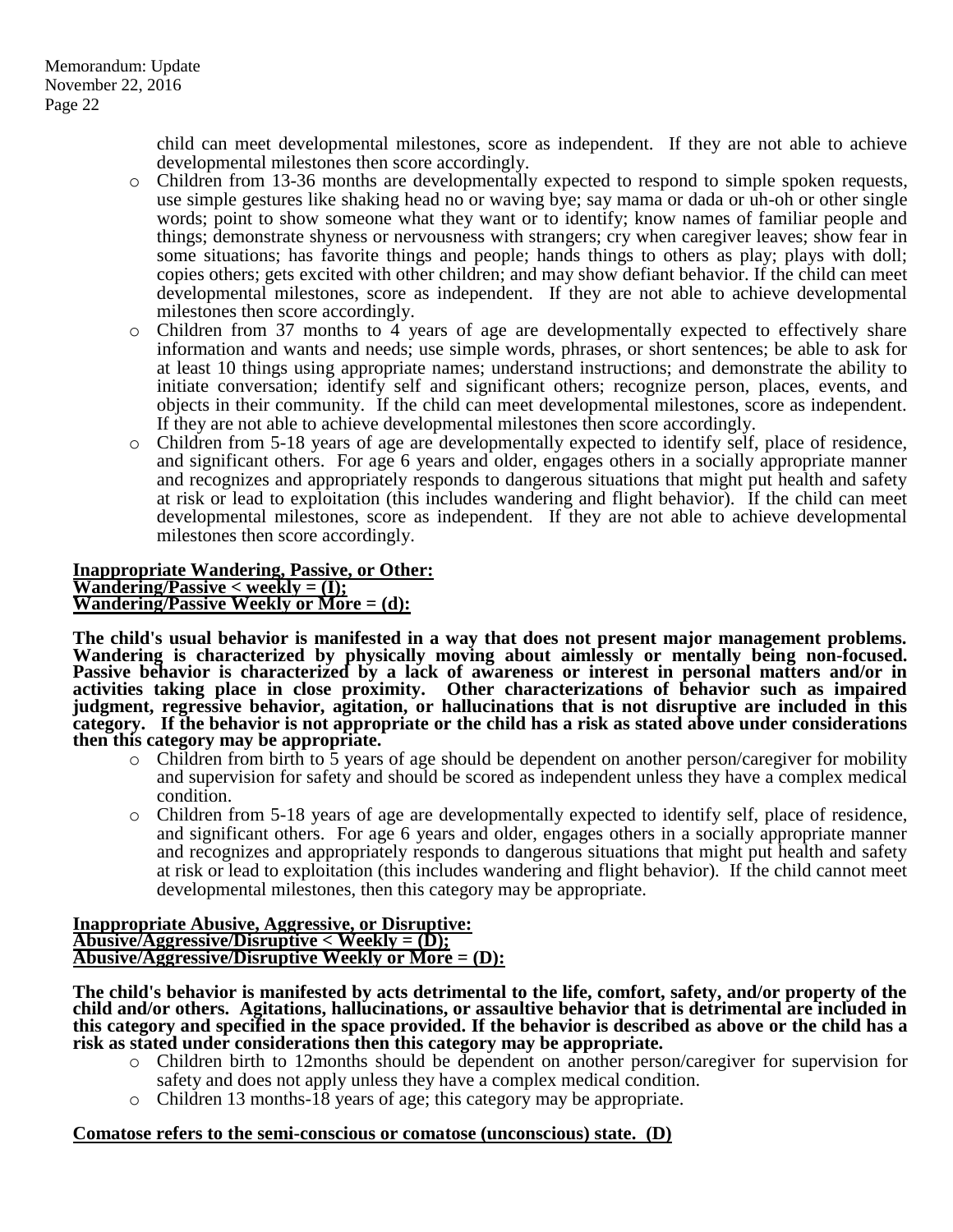## **Orientation**

#### **Oriented (I): The individual has no apparent problems with orientation and is aware of who he or she is, where he or she, the day of the week, the month, and people around him or her.**

- o Children from birth to 5 months are developmentally expected to respond to sounds by startling; fixate on human's face; respond to caregivers face and voice; move extremities; and smile responsively. If the child can meet developmental milestones, score as independent. If they are not able to achieve developmental milestones then score accordingly.
- o Children from 6-12 months are developmentally expected to respond to sounds; own name; string vowels together when babbling (ah, eh, oh); make sounds to show joy and displeasure; play with others; respond to emotions; show anxiety with strangers; and like to look at self in mirror. If the child can meet developmental milestones, score as independent. If they are not able to achieve developmental milestones then score accordingly.
- o Children from 13-36 months are developmentally expected to respond to simple spoken requests, use simple gestures like shaking head no or waving bye; say mama or dada or uh-oh or other single words; point to show someone what they want or to identify; know names of familiar people and things; demonstrate shyness or nervousness with strangers; cry when caregiver leaves; show fear in some situations; has favorite things and people; hands things to others as play; plays with doll; copies others; gets excited with other children; and may show defiant behavior. If the child can meet developmental milestones, score as independent. If they are not able to achieve developmental milestones then score accordingly.
- o Children from 37 months to 4 years of age are developmentally expected to effectively share information and wants and needs; use simple words, phrases, or short sentences; be able to ask for at least 10 things using appropriate names; understand instructions; and demonstrate the ability to initiate conversation; identify self and significant others; recognize person, places, events, and objects in their community. If the child can meet developmental milestones, score as independent. If they are not able to achieve developmental milestones then score accordingly.
- o Children from 5-18 years of age are developmentally expected to identify self, place of residence, and significant others. For age 6 years and older, engages others in a socially appropriate manner and recognizes and appropriately responds to dangerous situations that might put health and safety at risk or lead to exploitation (this includes wandering and flight behavior). If the child can meet developmental milestones, score as independent. If they are not able to achieve developmental milestones then score accordingly.

#### **Disoriented-Some Spheres, Some of the Time (d): The individual sometimes has problems with one or two of the three cognitive spheres of person, place, or time. Some of the Time means there are alternating periods of awareness-unawareness.**

- o Children from birth to 5 months are developmentally expected to respond to sounds by startling; fixate on human's face; respond to caregivers face and voice; move extremities; and smile responsively. If the child can meet developmental milestones, score as independent. If they are not able to achieve developmental milestones then score accordingly.
- o Children from 6-12 months are developmentally expected to respond to sounds; own name; string vowels together when babbling (ah, eh, oh); make sounds to show joy and displeasure; play with others; respond to emotions; show anxiety with strangers; and like to look at self in mirror. If the child can meet developmental milestones, score as independent. If they are not able to achieve developmental milestones then score accordingly.
- o Children from 13-36 months are developmentally expected to respond to simple spoken requests, use simple gestures like shaking head no or waving bye; say mama or dada or uh-oh or other single words; point to show someone what they want or to identify; know names of familiar people and things; demonstrate shyness or nervousness with strangers; cry when caregiver leaves; show fear in some situations; has favorite things and people; hands things to others as play; plays with doll; copies others; gets excited with other children; and may show defiant behavior. If the child can meet developmental milestones, score as independent. If they are not able to achieve developmental milestones then score accordingly.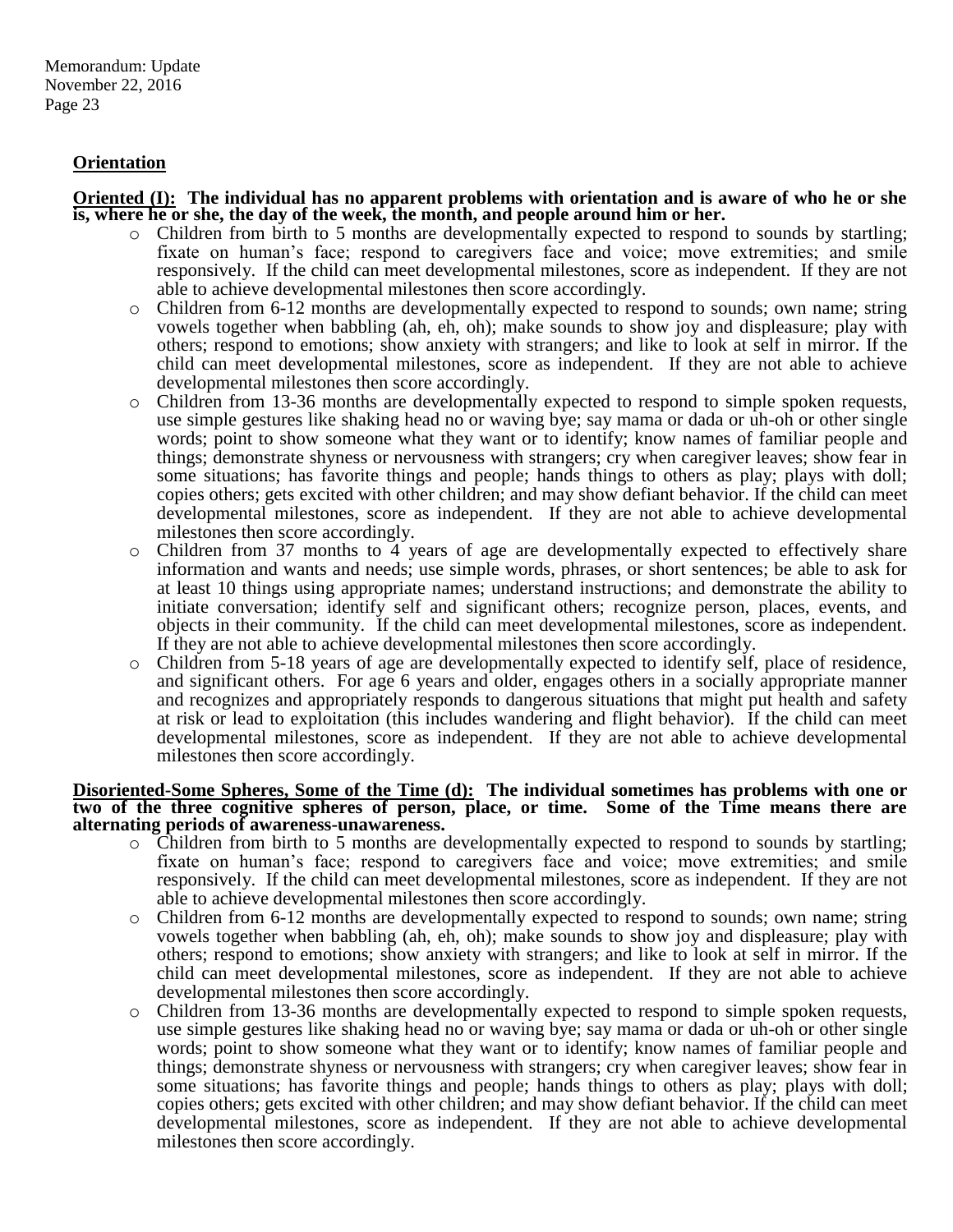- o Children from 37 months to 4 years of age are developmentally expected to effectively share information and wants and needs; use simple words, phrases, or short sentences; be able to ask for at least 10 things using appropriate names; understand instructions; and demonstrate the ability to initiate conversation; identify self and significant others; recognize person, places, events, and objects in their community. If the child can meet developmental milestones, score as independent. If they are not able to achieve developmental milestones then score accordingly.
- o Children from 5-18 years of age are developmentally expected to identify self, place of residence, and significant others. For age 6 years and older, engages others in a socially appropriate manner and recognizes and appropriately responds to dangerous situations that might put health and safety at risk or lead to exploitation (this includes wandering and flight behavior). If the child can meet developmental milestones, score as independent. If they are not able to achieve developmental milestones then score accordingly.

#### **Disoriented-Some Spheres, All of the Time (d): The individual is disoriented in one or two of the three cognitive spheres of person, place, and time. All of the time means this is the individual's usual state.**

- o Children from birth to 5 months are developmentally expected to respond to sounds by startling; fixate on human's face; respond to caregivers face and voice; move extremities; and smile responsively. If the child can meet developmental milestones, score as independent. If they are not able to achieve developmental milestones then score accordingly.
- o Children from 6-12 months are developmentally expected to respond to sounds; own name; string vowels together when babbling (ah, eh, oh); make sounds to show joy and displeasure; play with others; respond to emotions; show anxiety with strangers; and like to look at self in mirror. If the child can meet developmental milestones, score as independent. If they are not able to achieve developmental milestones then score accordingly.
- o Children from 13-36 months are developmentally expected to respond to simple spoken requests, use simple gestures like shaking head no or waving bye; say mama or dada or uh-oh or other single words; point to show someone what they want or to identify; know names of familiar people and things; demonstrate shyness or nervousness with strangers; cry when caregiver leaves; show fear in some situations; has favorite things and people; hands things to others as play; plays with doll; copies others; gets excited with other children; and may show defiant behavior. If the child can meet developmental milestones, score as independent. If they are not able to achieve developmental milestones then score accordingly.
- o Children from 37 months to 4 years of age are developmentally expected to effectively share information and wants and needs; use simple words, phrases, or short sentences; be able to ask for at least 10 things using appropriate names; understand instructions; and demonstrate the ability to initiate conversation; identify self and significant others; recognize person, places, events, and objects in their community. If the child can meet developmental milestones, score as independent. If they are not able to achieve developmental milestones then score accordingly.
- o Children from 5-18 years of age are developmentally expected to identify self, place of residence, and significant others. For age 6 years and older, engages others in a socially appropriate manner and recognizes and appropriately responds to dangerous situations that might put health and safety at risk or lead to exploitation (this includes wandering and flight behavior). If the child can meet developmental milestones, score as independent. If they are not able to achieve developmental milestones then score accordingly.

#### **Disoriented-All Spheres, Some of the Time (D): The individual is disoriented to person, place, and time periodically, but not always.**

- o Children from birth to 5 months are developmentally expected to respond to sounds by startling; fixate on human's face; respond to caregivers face and voice; move extremities; and smile responsively. If the child can meet developmental milestones, score as independent. If they are not able to achieve developmental milestones then score accordingly.
- o Children from 6-12 months are developmentally expected to respond to sounds; own name; string vowels together when babbling (ah, eh, oh); make sounds to show joy and displeasure; play with others; respond to emotions; show anxiety with strangers; and like to look at self in mirror. If the child can meet developmental milestones, score as independent. If they are not able to achieve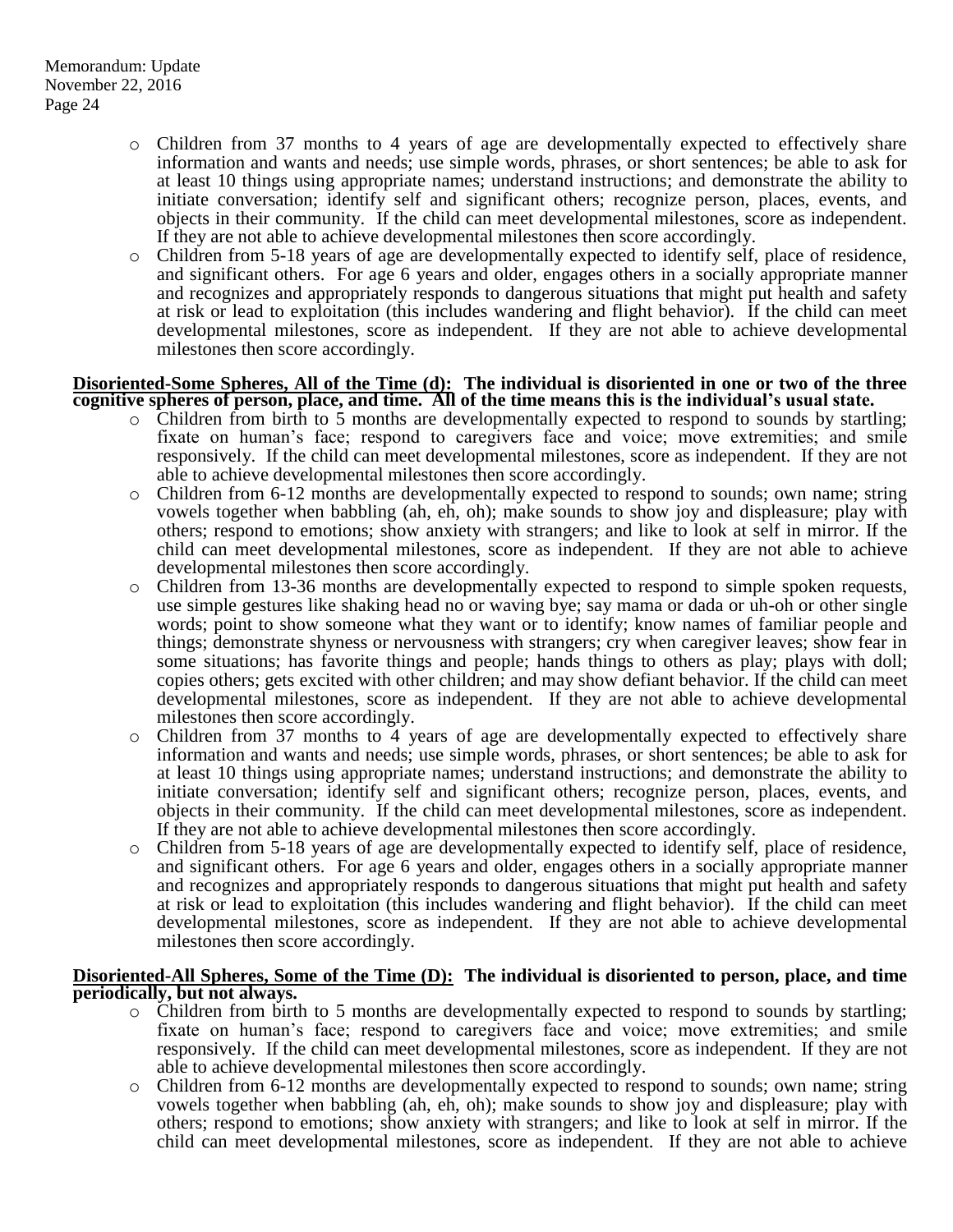developmental milestones then score accordingly.

- o Children from 13-36 months are developmentally expected to respond to simple spoken requests, use simple gestures like shaking head no or waving bye; say mama or dada or uh-oh or other single words; point to show someone what they want or to identify; know names of familiar people and things; demonstrate shyness or nervousness with strangers; cry when caregiver leaves; show fear in some situations; has favorite things and people; hands things to others as play; plays with doll; copies others; gets excited with other children; and may show defiant behavior. If the child can meet developmental milestones, score as independent. If they are not able to achieve developmental milestones then score accordingly.
- o Children from 37 months to 4 years of age are developmentally expected to effectively share information and wants and needs; use simple words, phrases, or short sentences; be able to ask for at least 10 things using appropriate names; understand instructions; and demonstrate the ability to initiate conversation; identify self and significant others; recognize person, places, events, and objects in their community. If the child can meet developmental milestones, score as independent. If they are not able to achieve developmental milestones then score accordingly.
- o Children from 5-18 years of age are developmentally expected to identify self, place of residence, and significant others. For age 6 years and older, engages others in a socially appropriate manner and recognizes and appropriately responds to dangerous situations that might put health and safety at risk or lead to exploitation (this includes wandering and flight behavior). If the child can meet developmental milestones, score as independent. If they are not able to achieve developmental milestones then score accordingly.

## **Disoriented-All Spheres, All of the Time (D): The individual is always disoriented to person, place, and time.**

- o Children from birth to 5 months are developmentally expected to respond to sounds by startling; fixate on human's face; respond to caregivers face and voice; move extremities; and smile responsively. If the child can meet developmental milestones, score as independent. If they are not able to achieve developmental milestones then score accordingly.
- o Children from 6-12 months are developmentally expected to respond to sounds; own name; string vowels together when babbling (ah, eh, oh); make sounds to show joy and displeasure; play with others; respond to emotions; show anxiety with strangers; and like to look at self in mirror. If the child can meet developmental milestones, score as independent. If they are not able to achieve developmental milestones then score accordingly.
- o Children from 13-36 months are developmentally expected to respond to simple spoken requests, use simple gestures like shaking head no or waving bye; say mama or dada or uh-oh or other single words; point to show someone what they want or to identify; know names of familiar people and things; demonstrate shyness or nervousness with strangers; cry when caregiver leaves; show fear in some situations; has favorite things and people; hands things to others as play; plays with doll; copies others; gets excited with other children; and may show defiant behavior. If the child can meet developmental milestones, score as independent. If they are not able to achieve developmental milestones then score accordingly.
- o Children from 37 months to 4 years of age are developmentally expected to effectively share information and wants and needs; use simple words, phrases, or short sentences; be able to ask for at least 10 things using appropriate names; understand instructions; and demonstrate the ability to initiate conversation; identify self and significant others; recognize person, places, events, and objects in their community. If the child can meet developmental milestones, score as independent. If they are not able to achieve developmental milestones then score accordingly.
- o Children from 5-18 years of age are developmentally expected to identify self, place of residence, and significant others. For age 6 years and older, engages others in a socially appropriate manner and recognizes and appropriately responds to dangerous situations that might put health and safety at risk or lead to exploitation (this includes wandering and flight behavior). If the child can meet developmental milestones, score as independent. If they are not able to achieve developmental milestones then score accordingly.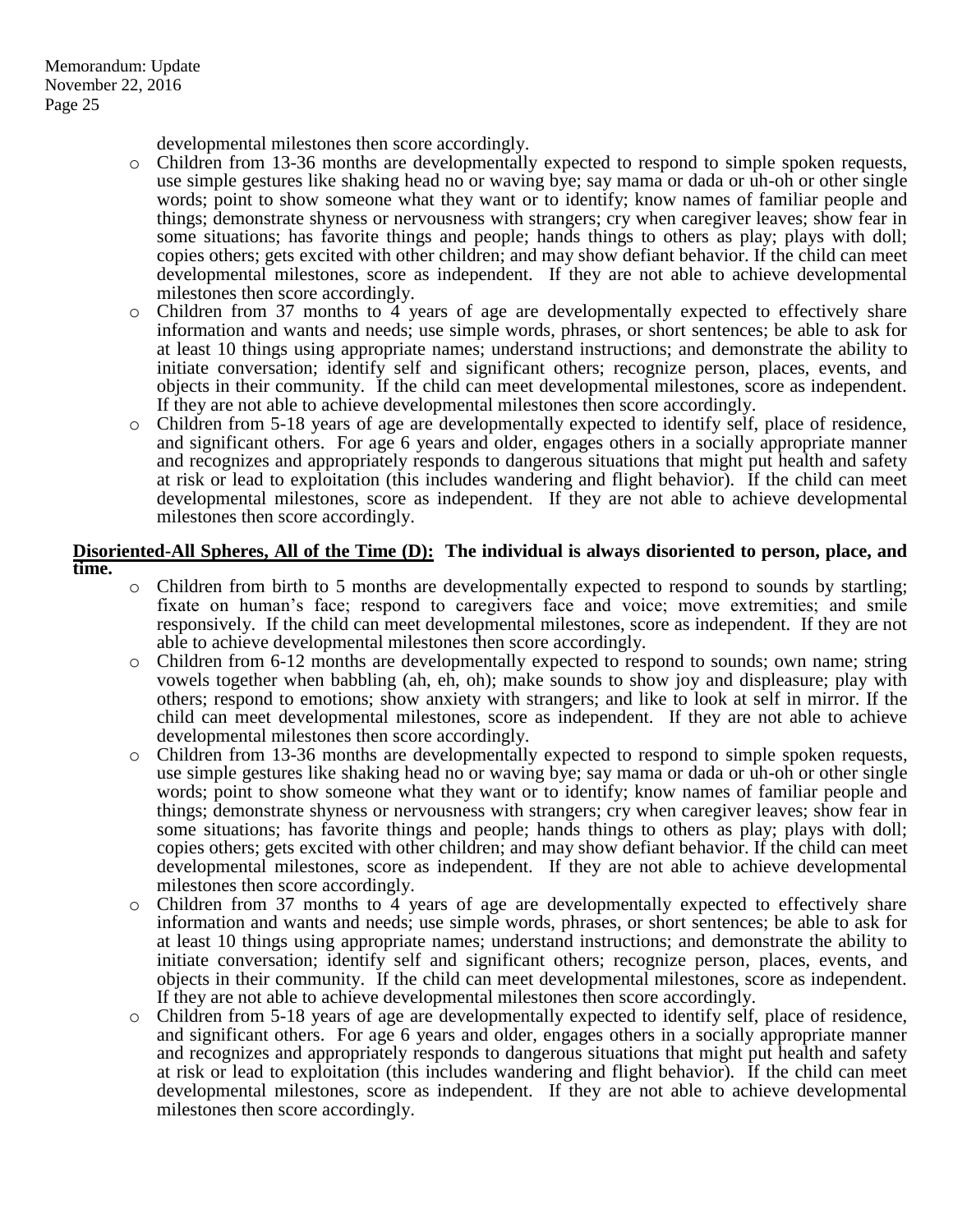**Comatose (D): The individual is in a semi-comatose or unconscious state or is otherwise noncommunicative.**

**Behavior and Orientation are considered as a combination for service authorization. Please see the chart below that provides the combinations that determine whether or not an individual is independent (I), semi-dependent (d), or dependent (D) in both behavior and orientation for the purposes of preadmission screening.** 

|                    | <b>BEHAVIOR</b>          | Appropriate | Wandering/   | Wandering/   | Abusive/Aggres  | Abusive/      |
|--------------------|--------------------------|-------------|--------------|--------------|-----------------|---------------|
|                    | <b>PATTERN</b>           |             | Passive Less | Passive More | sive/           | Aggressive/Di |
|                    |                          |             | Than         | Than Weekly  | Disruptive Less | sruptive More |
|                    |                          |             | Weekly       |              | Than Weekly     | Than Weekly   |
| <b>ORIENTATION</b> | Oriented                 |             |              |              | d               | d             |
|                    | Disoriented: Some        |             |              | d            | d               | D             |
|                    | spheres Some of          |             |              |              |                 |               |
|                    | the time                 |             |              |              |                 |               |
| PATTERN            | Disoriented:             |             |              | d            | d               | D             |
|                    | spheres<br><b>Some</b>   |             |              |              |                 |               |
|                    | All of the time          |             |              |              |                 |               |
|                    | Disoriented:             | d           | d            | d            | d               | D             |
|                    | All<br>spheres           |             |              |              |                 |               |
|                    | of<br>the<br><b>Some</b> |             |              |              |                 |               |
|                    | time                     |             |              |              |                 |               |
|                    | Disoriented:             | d           | d            | d            | D               | D             |
|                    | All spheres All          |             |              |              |                 |               |
|                    | of the time              |             |              |              |                 |               |
|                    | <b>Comatose</b>          | D           | D            | D            | D               | D             |
|                    |                          |             |              |              |                 |               |

## **General Questions Regarding Preadmission Screenings:**

General inquiries related to preadmission screenings should continue to be directed to the following agencies:

## **For Health Districts:**

Jeannine Uzel, PAS Program Manager Department of Health 109 Governor Street Richmond, VA 23219 (804) 380-0949 [Jeannine.Uzel@vdh.virginia.gov](mailto:Jeannine.Uzel@vdh.virginia.gov)

## **For Local DSS Adult Services/Preadmission Screeners:**

Tishaun Harris-Ugworji Adult Protective Services Division Department for Aging and Rehabilitative Services 8004 Franklin Farms Drive Richmond, VA 23229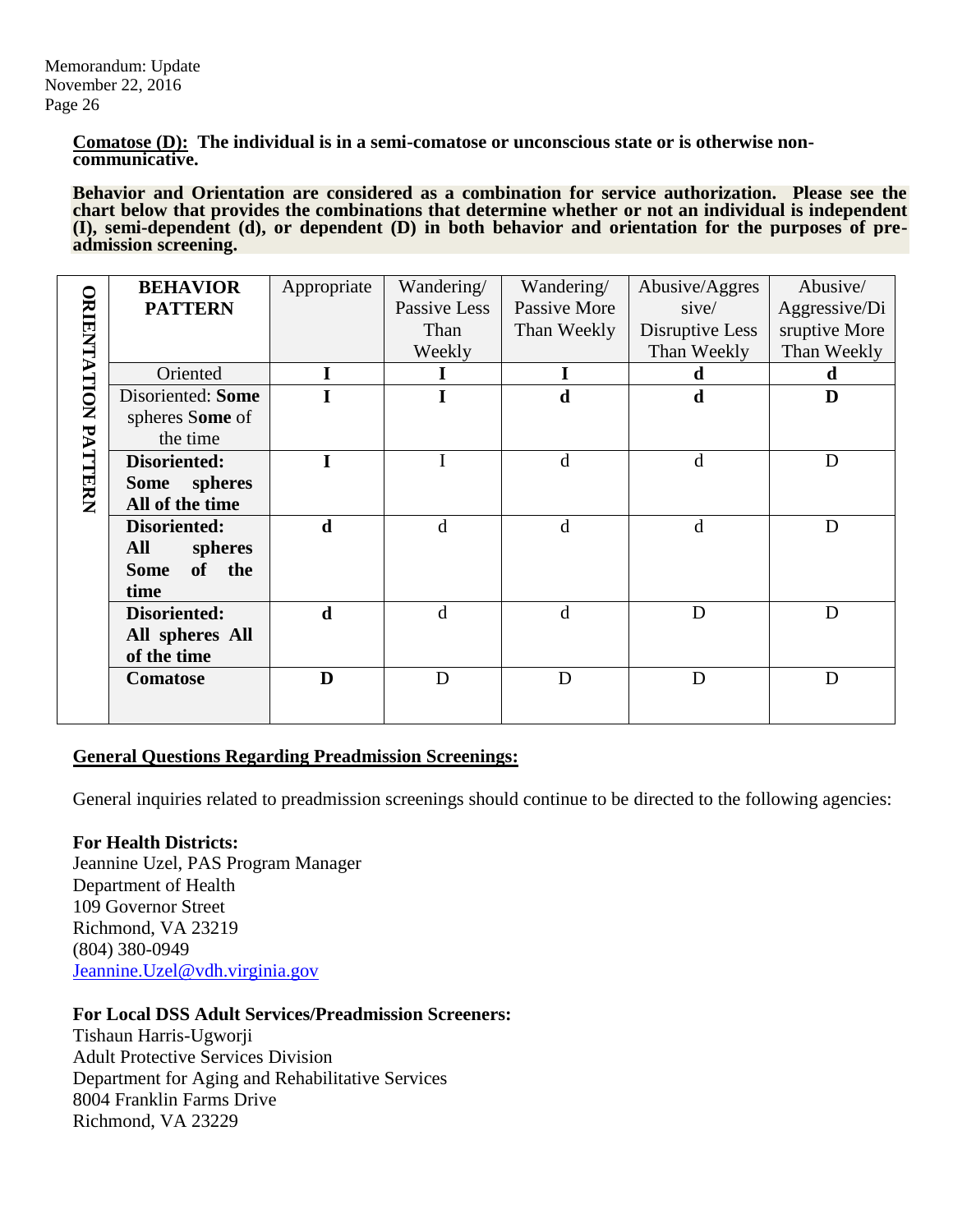Memorandum: Update November 22, 2016 Page 27

> (804) 662-7531 [Tishaun.HarrisUgworji@DARS.virginia.gov](mailto:Tishaun.HarrisUgworji@DARS.virginia.gov)

Questions related to the PAS policy contained in these materials should be directed via e-mail to:

The "Ask Questions" link on the DMAS Website, listed under the Long-Term Care Program section:

[http://www.dmas.virginia.gov/Content\\_pgs/ltc-faq\\_form.aspx](http://www.dmas.virginia.gov/Content_pgs/ltc-faq_form.aspx)

Questions may also be directed to the DMAS e-mail address at:

[dmasinfo@dmas.virginia.gov](mailto:dmasinfo@dmas.virginia.gov)

As changes occur, providers of preadmission screening services will be kept advised via Medicaid Memorandum and Provider Manual revisions.

#### **COMMONWEALTH COORDINATED CARE**

Commonwealth Coordinated Care (CCC) is a managed care program that is coordinating care for thousands of Virginians who have both Medicare and Medicaid and meet certain eligibility requirements. Please visit the website at [http://www.dmas.virginia.gov/Content\\_pgs/altc-home.aspx](http://www.dmas.virginia.gov/Content_pgs/altc-home.aspx) to learn more.

#### **MAGELLAN BEHAVIORAL HEALTH OF VIRGINIA (Behavioral Health Service Administrator)**

Providers of behavioral health services may check member eligibility, claims status, check status, service limits, and service authorizations by visiting [www.MagellanHealth.com/Provider.](http://www.magellanhealth.com/Provider) If you have any questions regarding behavioral health services, service authorization, or enrollment and credentialing as a Medicaid behavioral health service provider please contact Magellan Behavioral Health of Virginia toll free at 1-800-424-4046 or by visiting [www.magellanofvirginia.com](file:///C:/Users/vmh49622/AppData/Local/Microsoft/Windows/Temporary%20Internet%20Files/Content.Outlook/37DLTVL7/www.magellanofvirginia.com) or submitting questions to [VAProviderQuestions@MagellanHealth.com.](file:///C:/Users/vmh49622/AppData/Local/Microsoft/Windows/Temporary%20Internet%20Files/Content.Outlook/37DLTVL7/VAProviderQuestions@MagellanHealth.com)

#### **MANAGED CARE PROGRAMS**

Many Medicaid individuals are enrolled in one of the Department's managed care programs (Medallion 3.0, CCC and PACE). In order to be reimbursed for services provided to a managed care enrolled individual, providers must follow their respective contract with the managed care plan/PACE provider. The managed care plan/PACE provider may utilize different prior authorization, billing, and reimbursement guidelines than those described for Medicaid fee-forservice individuals. For more information, please contact the individual's managed care plan/PACE provider directly.

Contact information for managed care plans/PACE providers can be found on the DMAS website for each program as follows:

- $\triangleright$  Medallion 3.0: [http://www.dmas.virginia.gov/Content\\_pgs/mc-home.aspx](http://www.dmas.virginia.gov/Content_pgs/mc-home.aspx)
- ► Commonwealth Coordinated Care (CCC): [http://www.dmas.virginia.gov/Content\\_pgs/mmfa-isp.aspx](http://www.dmas.virginia.gov/Content_pgs/mmfa-isp.aspx)
- $\triangleright$  Program of All-Inclusive Care for the Elderly (PACE): [http://www.dmas.virginia.gov/Content\\_atchs/ltc/PACE%20Sites%20in%20VA.pdf](http://www.dmas.virginia.gov/Content_atchs/ltc/PACE%20Sites%20in%20VA.pdf)

#### **VIRGINIA MEDICAID WEB PORTAL**

DMAS offers a web-based Internet option to access information regarding Medicaid or FAMIS member eligibility, claims status, payment status, service limits, service authorizations, and electronic copies of remittance advices.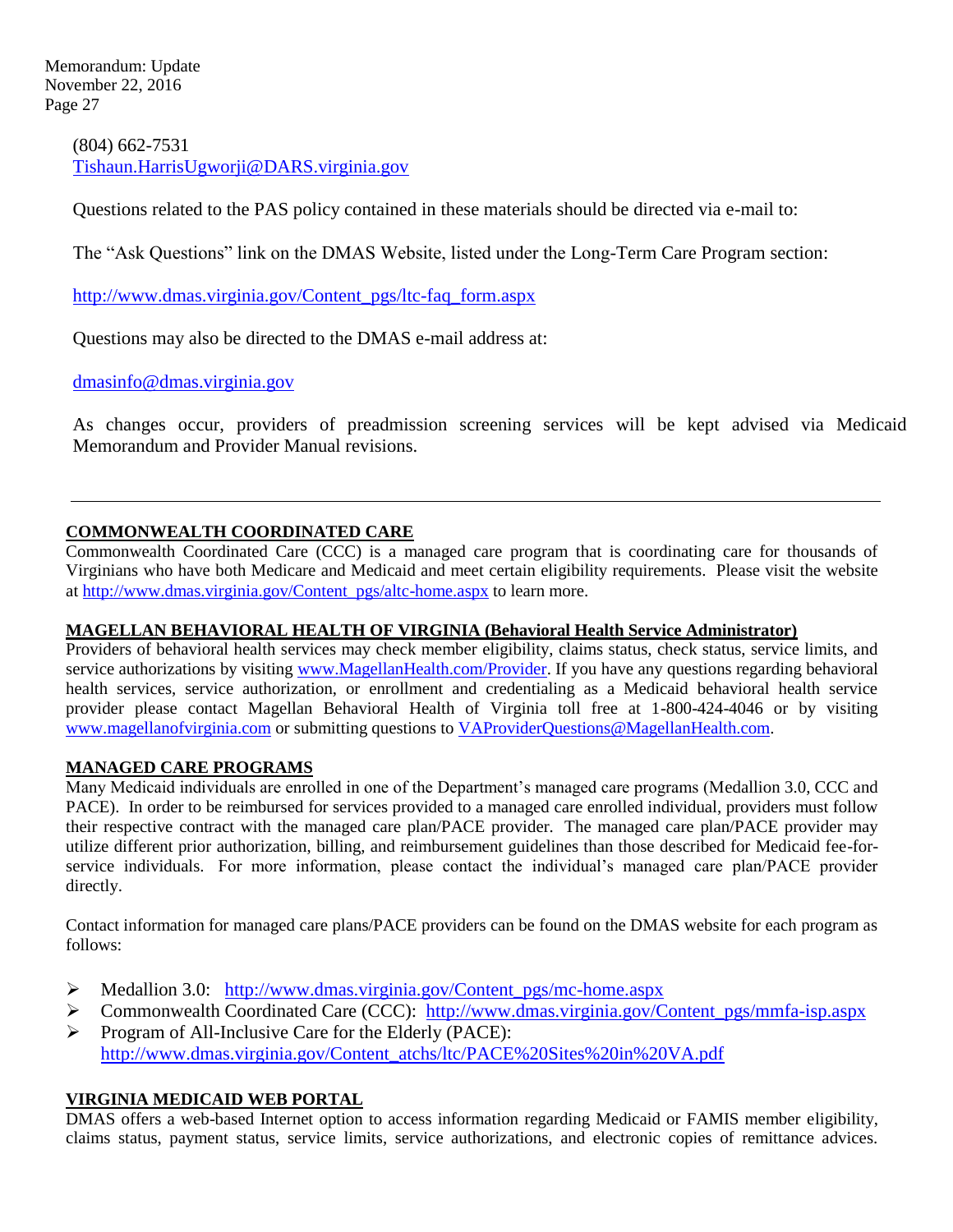Memorandum: Update November 22, 2016 Page 28

> Providers must register through the Virginia Medicaid Web Portal in order to access this information. The Virginia Medicaid Web Portal can be accessed by going to: [www.virginiamedicaid.dmas.virginia.gov.](http://www.virginiamedicaid.dmas.virginia.gov/) If you have any questions regarding the Virginia Medicaid Web Portal, please contact the Xerox State Healthcare Web Portal Support Help desk toll free, at 1-866-352-0496 from 8:00 a.m. to 5:00 p.m. Monday through Friday, except holidays. The MediCall audio response system provides similar information and can be accessed by calling 1-800-884-9730 or 1- 800-772-9996. Both options are available at no cost to the provider.

#### **KEPRO PROVIDER PORTAL**

Providers may access service authorization information including status via KEPRO's Provider Portal at [http://dmas.kepro.com.](http://dmas.kepro.com/)

#### **"HELPLINE"**

The "HELPLINE" is available to answer questions Monday through Friday from 8:00 a.m. to 5:00 p.m., except on holidays. The "HELPLINE" numbers are:

1-804-786-6273 Richmond area and out-of-state long distance 1-800-552-8627 All other areas (in-state, toll-free long distance)

Please remember that the "HELPLINE" is for provider use only. Please have your Medicaid Provider Identification Number available when you call.